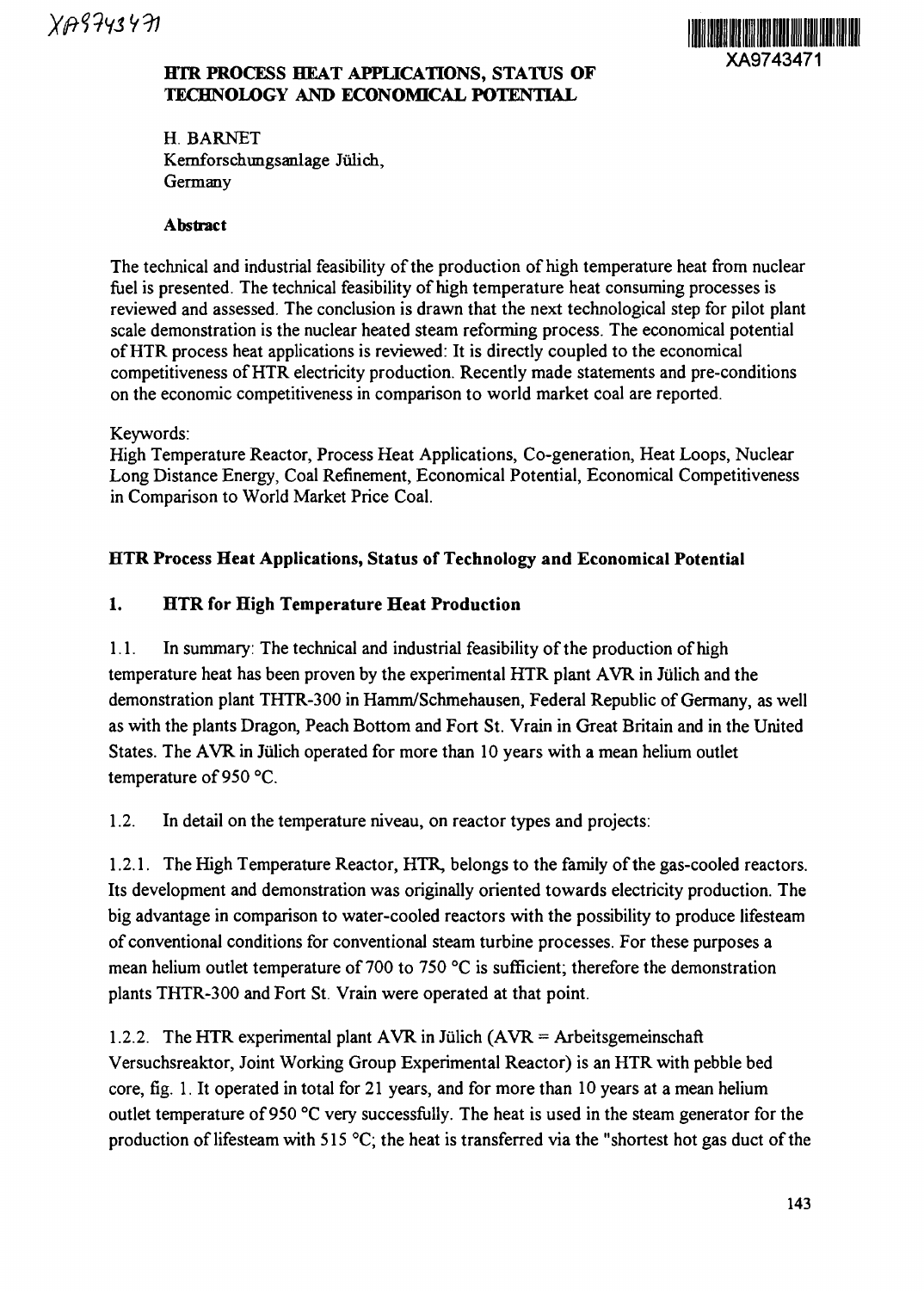

*FIG. 1. A VR Julich Pebble Bed HTR Mean outlet temperature 950°C*

world". The operation of the AVR was terminated at 31. December 1988, as planned a few years before, when the THTR-300 had started operation. Right now (October 1995) the discharge of the fuel pebbles from the core is in function.

1.2.3. The demonstration plant THTR-300 in Schmehausen/Hamm (THTR = Thorium HTR pebble bed core, 300 MWe) was in operation for about 3 years, and the project was terminated in summer 1989 after some technical difficulties mainly for political reasons. Valuable experiences were gained with respect to the in-core-shutdown rods, the hot gas ducts and the discharge systems. Right now (October 1995) the discharge of the fuel pebbles from the core has been finished.

1.3. In extension to co-generation:

1.3.1. Nuclear process heat applications at lower temperature levels have been realized in a number of plants mostly in the form of co-generation. Examples are agro-industrial applications in Canada and district heat systems in Russia, lit. BARNERT-KRETT-KUPITZ-1991.

1.3.2. The HTR plants mentioned above were operated for pure electricity production, and not in co-generation.

### **2. High Temperature Heat Consuming Processes**

2.1. In summary: The technical feasibility of high temperature heat consuming apparatus and components, in particular the helium-heated steam reformer, the helium-heated gas-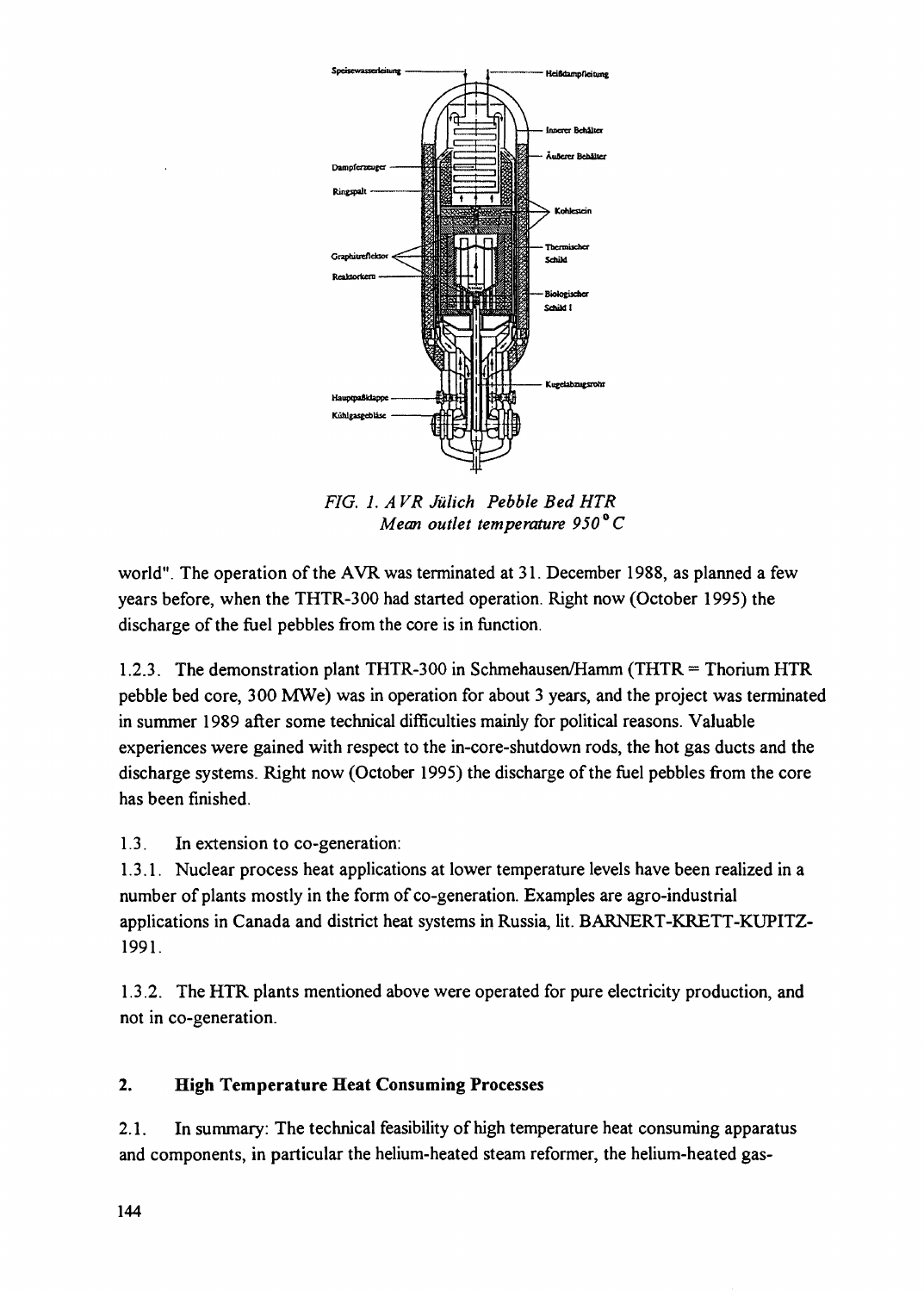**generator for the process of "steam coal gasification, SCG", and the intermediate heat loop has been proven by experimental facilities up to the pilot plant scale. In addition the technical feasibility of the process of "Hydrogen Coal Gasification, HCG" has been proven by experimental facilities in the pilot plant scale. This was done in the HTR process heat application projects in the Federal Republic of Germany.**

**2.2. In detail on the various processes, the apparatus and components:**

**2.2.1. From a scientific point of view there is a clear ranking in the following high temperature heat consuming processes and apparaturs; the ranking is, fig. 2:**

- **1) The helium-heated steam generator (as a part of a steam turbine cycle),**
- **2) the helium-heated steam reformer (also called methan-reformer), and**
- **3) the helium-heated steam coal gasification, SCG, gas-generator.**

**Step 1) is the base, step 2) is more complicated because of the gaseous catalytic chemical reaction (and step 3) is even more difficult because of a (non-catalytic or catalytic) chemical reaction between steam and pulverized coal, a solid.**

**2.2.2. The helium-heated steam reformer has successfully been tested in semi-technical scale in the EVA plant in Julich (EVA ~ Einzelrohr-Versuchs-Anlage = Single Tube Experimental** Plant) and in pilot plant scale in the large scale experimental plant "EVA/ADAM-II" in Jülich **in two different designs the "baffle orifice-bundle", lit. NFE-1985 and in the "counter current bundle", lit.: PNP-1992, and appendix 1, as well as lit. BARNERT-1995-1. In the large scale**



*FIG. 2. High T Heat Processes Ranking with resp. to complexity*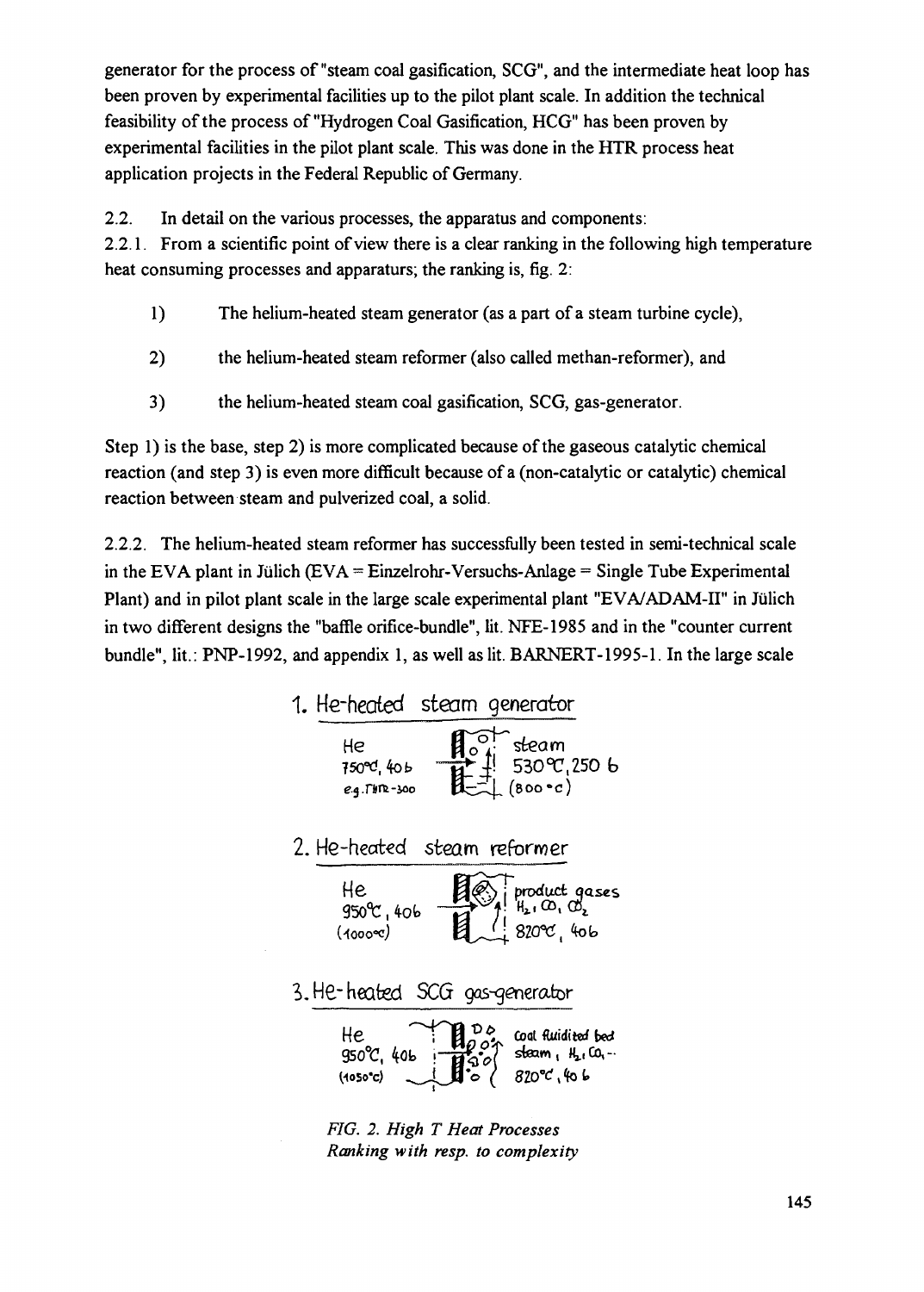experimental facility "EVA/ADAM-II" the 950 °C helium was provided by electric heating. In the project work the helium-heated steam reformer was foreseen to be heatd by primary helium (not by secondary helium from the intermediate heat loop).

2.2.3. The helium-heated steam coal gasification, SCG, gas-generator for the process of "steam coal gasification, SCG" has been tested in the semi-technical plant with a throughput of 200 kg/h bituminous coal successfully. The heat was provided to the fluidized bed of the steam gas generator by emerged heat tranfer bundles, being heated by 950 °C from an electrical source, see appendix 1 and lit. BARNERT-1995-1. Originally the helium-heated steam gasgenerator was foreseen to be heated by secondary helium (with an intermediate loop); recent studies indicate that it should be possible also to heat it by primary helium, because it is expected, that coal slurries can cross the wall of the confinement.

2.2.4. The intermediate heat loop with the intermediate heat exchanger and other components, e.g. valves, has been tested in the large experimental facility "KVK" in Bensberg  $(KVK = Komponenten-Versuchs-Kreislauf, Component Experimental Loop)$  in the pilot plant scale (10 MW) for two variants of the intermediate heat exchanger - the HELIX-variant and the U-TUBE-variant very successfully. Also in this experimental plant the 950 °C helium was provided by electrical heating. Originally the intermediate heat loop was thought to be useful for a better separation of the primary circuit of the nuclear plant and the circuits of the coal gasification plant, but later, it has been shown that an intermediate heat loop does also have disadvantages and that it might not be necessary. The tested valve has the task of an isolation valve in case of a rupture in the intermediate loop.

2.2.5. The process of "Hydrogen Coal Gasification, HCG" in its hydrogenating chemical reaction is an exotherm process, has been tested in the semi-technical and the pilot-plant scale very successfully, lit. BARNERT-1995-1. The necessary hydrogen is produced in a steam reformer step, and this is the way of the coupling of the required HTR-high temperature heat. In total, the overall process is a two-stop process, this may be an economical disadvantage.

2.2.6. The before mentioned R & D and demonstration work was performed of the two projects "Nukleare Fernenergie, NFE, (Nuclear Long Distance Energy)", lit. NFE-1985 and "Prototypanlage Nukleare ProzeBwarme, PNP, (Prototype Plant Nuclear Process Heat)", lit. PNP-1992. The NFE-project cost about 300 million Deutschmark, the PNP-project finally summed up to about 1.7 billion Deutschmark: So the overall efforts were 2 billion Deutschmark, being equivalent to about 1.4 billion US \$. Both projects were done in strong cooperation between nuclear industry, coal industry and the Research Centre Jülich, KFA.

2.2.7. A large number of processes for high temperature heat applications with the HTR has been proposed and assess from co-generation for electricity and district heat to water splitting, lit. BARNERT-SINGH-1994.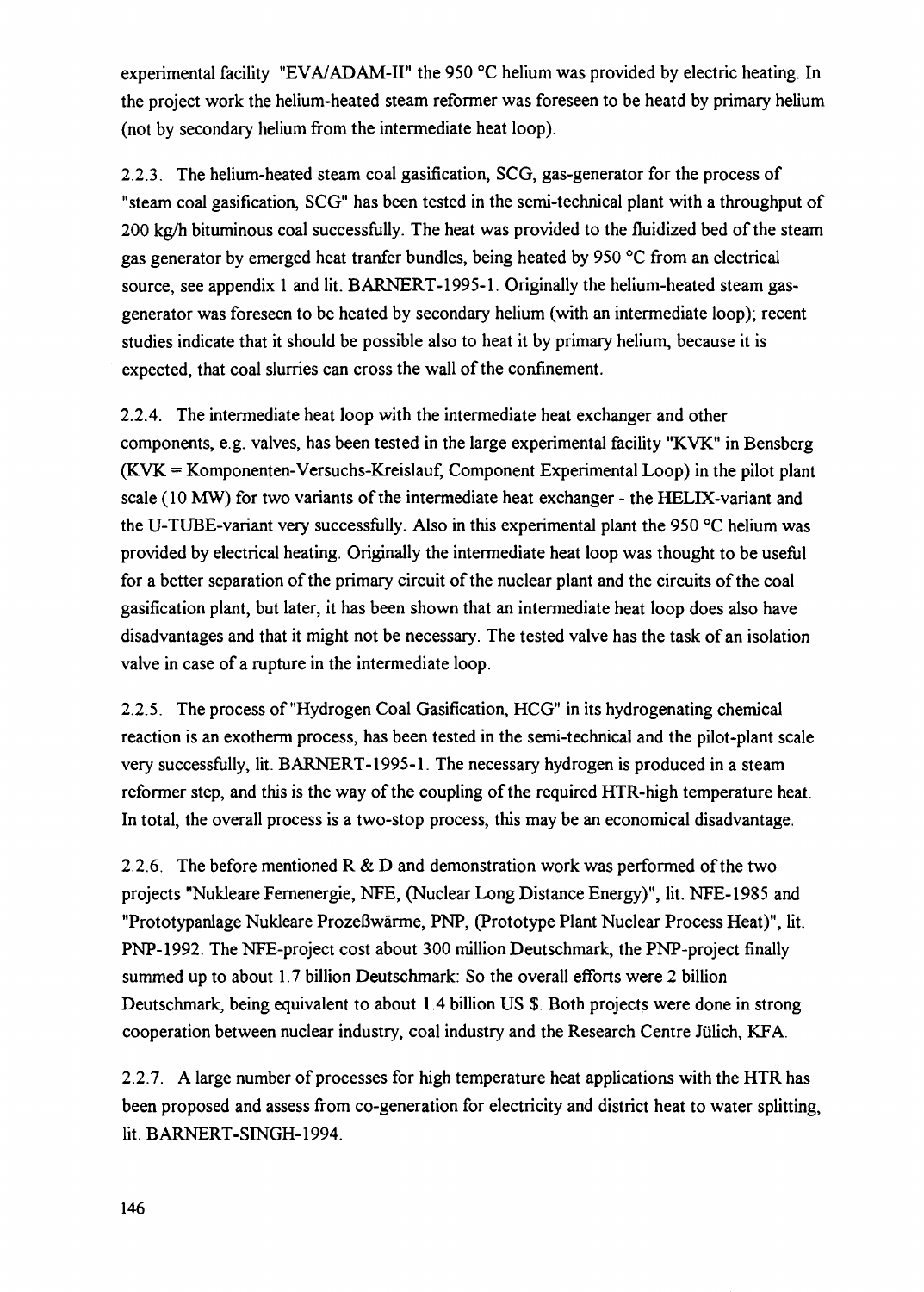2.3. In extension on water splitting:

2.3.1. In cooperation with the European research centre ISPRA and with funding from the European Community a research programme was performed on the splitting of water with thermochemical cycles, in particular the Westingshouse-Sulfuric Acid Cycle. In the sulfuric acid process the heat consuming step is the splitting of sulfuric acid.

2.3.2. For the splitting of sulfuric acid bench scale experiments were performed with 950 °C heat (from a furnace) and at 40 bars pressure in pressurized quarts-apparaturs successfully at KFA Julich.

### **3. The Coupling of the High Temperature Heat Source and the Consumer**

3.1. In summary: For the demonstration of the coupling of a nuclear high temperature heat source and a consuming process two projects - the projects - "AVR-II" and "AVRreconstruction" - were performed, but not realized in the Federal Republic of Germany. According to the plans the first nuclear demonstration of the coupling is foreseen to be realized in the projects "High Temperature Engineering Test Reactor, HTTR" at JAERI, Oarai, Japan, and "HTR-Test Reactor, HTR-10" at INET, Beijing, China.

3.2. In detail on the coupling projects in FRG:

3.2.1. The 1st project for coupling as the project "AVR-II" with a modular type HTR of 50 MWt and with the process of steam reforming in the primary circuit. It was proposed to select KFA Julich as the side. The project was not realized, mainly due to the lack of funds.

3.2.2. For this reason the project "AVR-reconstruction" was performed afterwards, making use of the existing AVR and reconstructing it from an electricity producing plant into a process heat demonstration plant with a thermal loop power of 10 MW, operating in co-generation of heat and electricity, at AVR-side, close to KFA, Jülich, fig. 3. But also this project was not realized, to some extend already because of political difficulties.

3.2.3. The German HTR process heat projects have been terminated without the demonstration of the nuclear coupling after the end of the oil price crises.

3.2.4. According to the respective R & D and demonstration programs the coupling of a nuclear high temperature heat source and an appropiate consumer will first in the world be demonstrated in the projects "High Temperature Engineering Test Reactor, HTTR" at JAERI in Oarai, Japan and "High Temperature Test Reactor, HTR-10" at INET in Beijing, China.

3.3. In recognition of the experiences on the coupling in the PNP-project:

3.3.1. The R+D+D-work on HTR process heat applications was done in parallel to the bigger efforts for demonstration and market penetration of HTR electricity producing plants. Two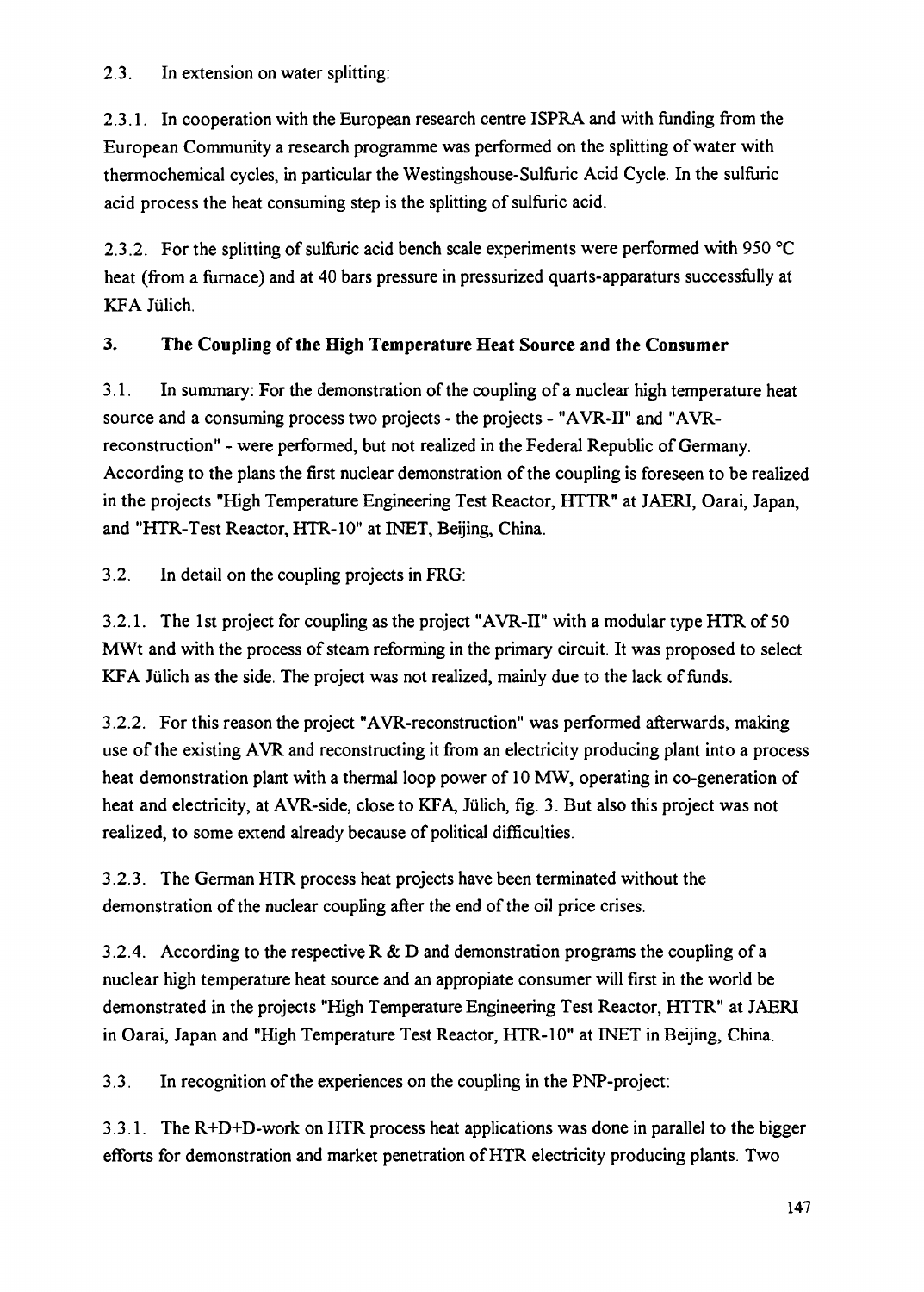



**vendors have it developed and therefore two types of concepts existed: The HTR-monolith, HTR-1250 (1250 MWt for 500 MWe) and the HTR-Modul (200 MWt for 80 MWe per modul). For both concepts process heat-versions were developed with the mean helium outlet temperature of 950 °C. Both versions had to be adjusted to the two coal gasification processes the steam coal gasification and the hydrogen coal gasification process. Usually there is a surplus of lower temperature heat, that was converted into electricity as a side product. The**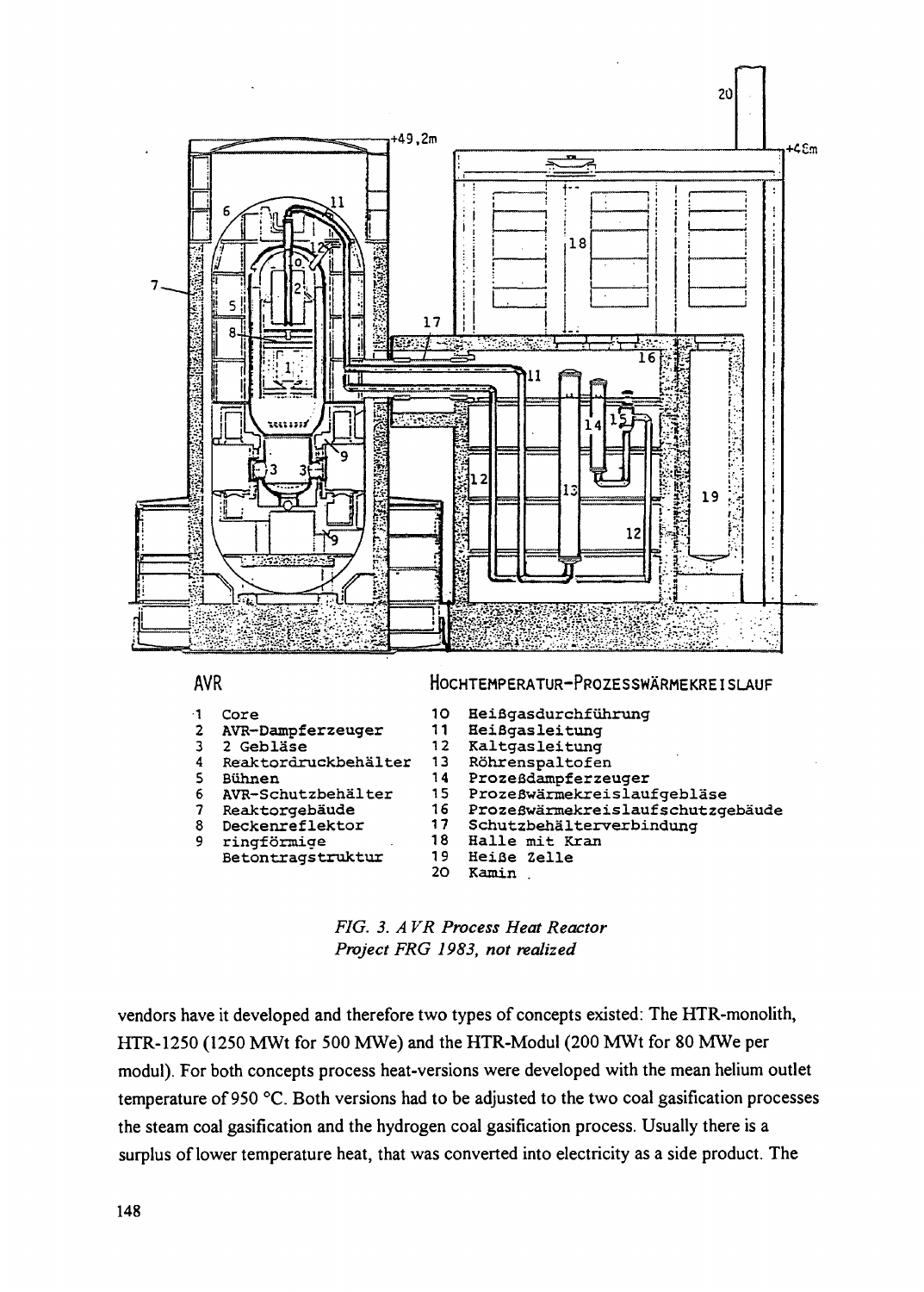**main product changed due to the market conditions in the various evaluations and assessment,** including substitute natural gas SNG (= CH<sub>4</sub>), hydrogen H<sub>2</sub>, town gas H<sub>2</sub> + CH<sub>4</sub>, and **methanol CH3OH.**

**3.3.2. Conclusion from the experiences in the PNP projects are:**

- **a) Co-generation e.g. the production of the side product electricity, is energetically meaningful, but may be of disadvantage if the price for the electricity is to low.**
- **b) The unit size of the nuclear heat source should not be to large because the unit size of the heat consuming operators, e.g. helium heated steam reformer, is smaller than unit sizes known from nuclear electricity, as steam generators and in particular steam turbines.**
- **c) A proper adjustment between the heat source and the heat consuming apparatus, including steam generators for electricity production, are decisive for the economical result, recycling of mass streams and recuperation of heat must be adjusted to minimum costs, lit. POTENTIAL-1987.**
- **d) For the process of steam reforming as well as steam coal gasification it is meaningful to increase the temperature niveau of the heat vector for 50 or 100 K to a mean outlet temperature of helium to 1 000 °C to 1050 °C.**
- **e) The application of an intermediate heat loop brings only a few advantages, but costs much.**
- **f) The main products are substances, gases or/and liquids, which can carry radioactivity in contrary to the main product electricity in nuclear electricity production - the so-called production limit needs to be fulfilled (Herstellungsfreigrenze, e.g. 200 pCi/g or tritium).**

**3.3.3. Within the R & D work to improving and confirm the design and economics and to prepare the market introduction of "nuclear coal gasification techniques", lit. PNP-1992 and PNP-ANHANG-1992 a study on a process heat HTR, called AHTR-500 (AHTR = Advanced HTR, 500 MWt), has been performed for the process of steam coal gasification at KFA Jiilich, fig. 4 to 6. The design features are: Increased helium gas outlet temperature of 1 000 °C, increased helium-inlet temperature of 350 °C (to avoid side-product electricity), adjusted thermal output of 500 MWt for two streets of gasification plants, each 250 MWt helium loop power, lower primary pressure to 25 bar (which is preferable for the chemical reactions in the gas generator), primary helium heated gas generator of vertical design in counter current heat transfer arrangement. For the process of steam reforming a similar design of the process heat plant (as in fig. 6) is feasible.**

**3.3.4. The process heat reactor AHTR-500, fig. 4, can fulfill the modern requirements of** catastrophe-free nuclear energy technology because of the low power density of 2.5  $MWt/m<sup>3</sup>$ , **in minimizing the reactivity response in the case of water ingress, and provided that pebbles and other graphite and carbon structures are coated with silicon carbide to improve corrosion**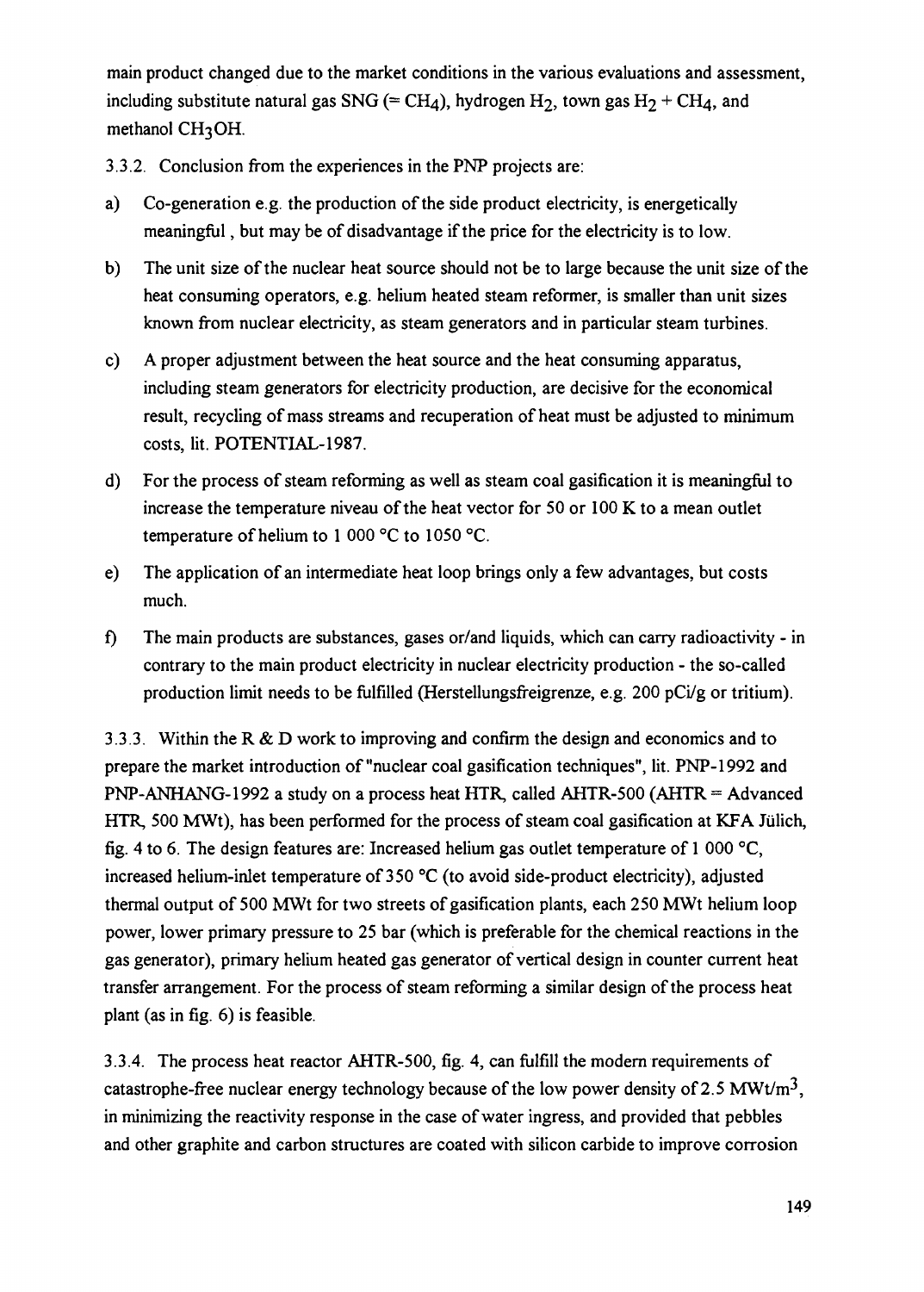resistance in case of air ingress. The design base incident "heat up" has maximum temperatures of about only 1 400 °C, fig. 5, that means less than design limit 1 600 °C.





*FIG. 4. AHTR 500 Process Heat Reactor General Design T* = *350 - 1000° C*

*FIG. 5. AHTR 500 Process Heat Reactor Design Basis Incident: Heat Up*



- A Process Heat Reactor AHTR 500
- B Gas-Generator Steam Coal Gasification SCG
- C Steam Generator and Super Heater
- D Coal Feed System
- E Fine Coke or Ash
- *JF* Product Gas  $H_2$  CH<sub>4</sub> Co CO<sub>2</sub>

*FIG. 6. HTR Process Heat Plant Steam Coal Gasification SCG*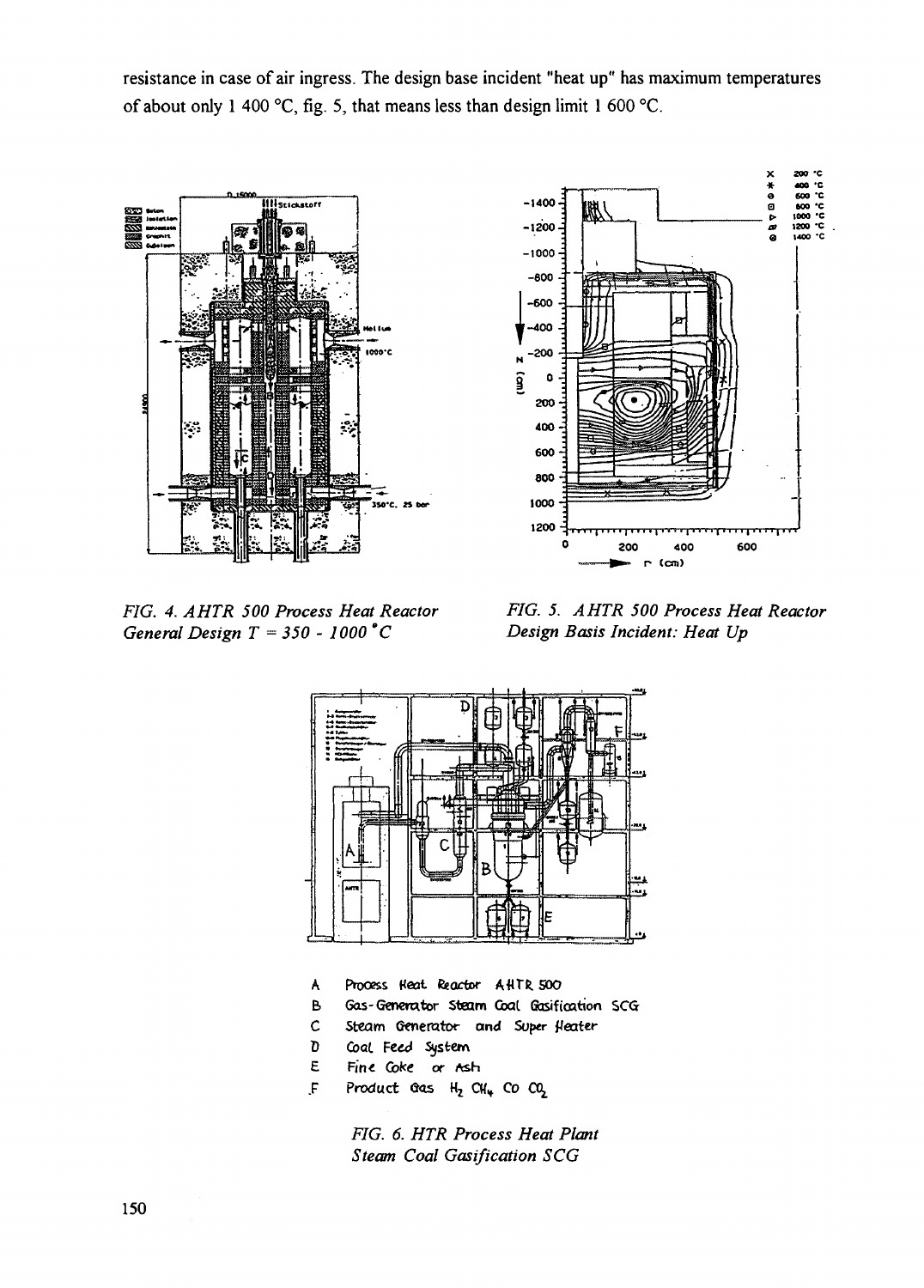### **4. On the Economical Potential of HTR Process Heat Applications**

4.1. In summary: Nuclear process heat applications are economically attractive if nuclear electricity production is economically competitive. This applies also to the HTR. A technical answer to the historical cost increases could be: catastrophe-free nuclear energy technology and simplification. Relevant theoretical evaluations have shown that HTR modul power plants could be economically competitive in comparison to world market coal under the assumption of a construction in series of about 800 MWe per year.

4.2. In detail on experiences from LWR on HTR-modul and conclusions for HTR process heat applications:

4.2.1. In many countries of the world nuclear electricity production has been - and is up to now - a commercial success. To some extend this success was pushed also by the oil price crisis. Question marks have to be put for the future, mainly because of the historical experience of increases of capital costs. Will nuclear electricity be competitive in comparison to world market coal?

4.2.2. The main driving force for economical attractiveness of nuclear energy is the fact that nuclear fuel is by a factor of 3 to 4 cheaper than fossil alternatives. The price of nuclear fuel in FRG is about 3.7 US \$ (90)/MWh<sub>t</sub>, equivalent to 1.9 DPf (90)/kWh<sub>e</sub>, lit. HANSEN-1993, S. 223, calculated with an efficiency of 31 % for LWR-fuel. The over all trend of the development of the nuclear fuel prices in FRG is a reduction of 25 %, fig. 7. This is an encouraging positive fact for nuclear energy from the historical development.

4.2.3. The price for nuclear fuel of about 3.7 US  $\mathcal{S}(90)$ MWh<sub>t</sub> has to be compared to e.g. energy prices to consumers in the European Community in 1990 (average) for industry of steam coal of 13, heavy fuel oil (3.5 %) of 13, and natural gas of (also) 13 US \$ (90)/MWh<sub>t</sub>, lit. BARNERT-1995-7, p. 19. For those prices the advantage factor of nuclear fuel compared to fossil fuel is 3.5 (13/3.7). The maximum value of the oil price during the oil price crisis of 40 US  $$ (87)/\text{bar}$ el is equivalent to 23,5 US  $$ (87)/\text{MWh}_t$ , corrected by the US consumer price index CPI (1990: 130,7; 1987: 113,6; lit.: ALMANC-1992, p. 150) to 27 US \$ (90)/MWh<sub>t</sub>. Compared to this maximum value of the oil price the advantage factor of nuclear fuel is even 7.7(27/3.5).

4.2.4. The negative cost stories, putting a question mark to the economic viability of nuclear energy in comparison to e.g. cheap coal, were produced by the historical development of the capital costs. In FRG, for 20 PWRs and BWRs, the capital cost increased by a factor of about 4 from 600 to 2 500 US \$(90)/kWe in two decades of market penetration with much competition between vendors, fig. 8. This factor of 4 is a real factor (excluding inflation), because the actual figures have been adjusted by the consumer price index CPI of FRG (1990:

 $\bar{z}$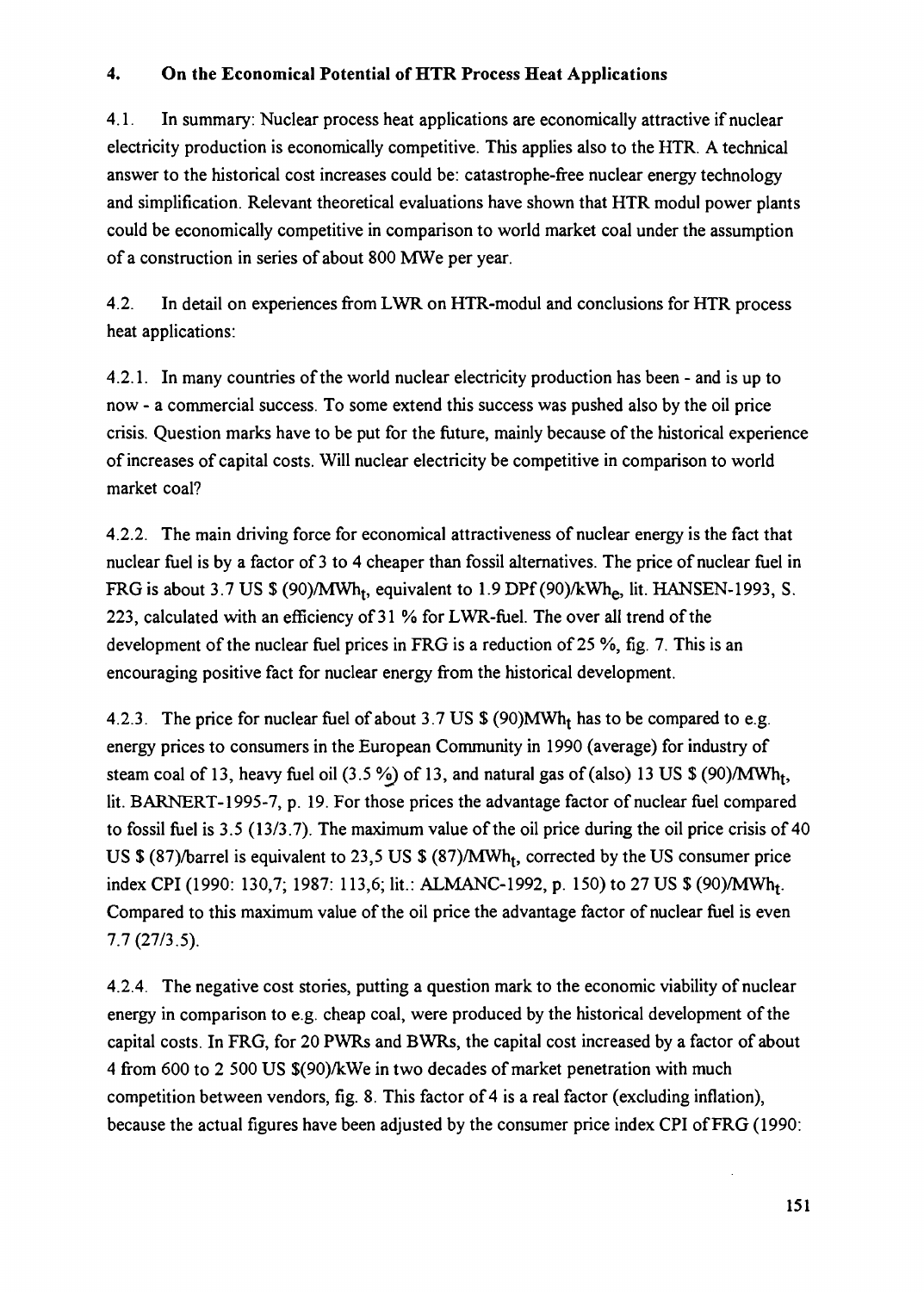

**to**



F/G. 7. *Nuclear Fuel Price, FRG Hist. Dev.: Reduction by 25 %*



Actual Values:  $\lozenge$  Estimated Plant Costs in year of order **H^ Heal Cbsis kytar of start of**

### Real Values:

**Adjusted wi** M 1980:100 ; 1970:47

> *FIG. 8. Nuclear Capital Costs, FRG Hist. Dev.: Increase by factor 4*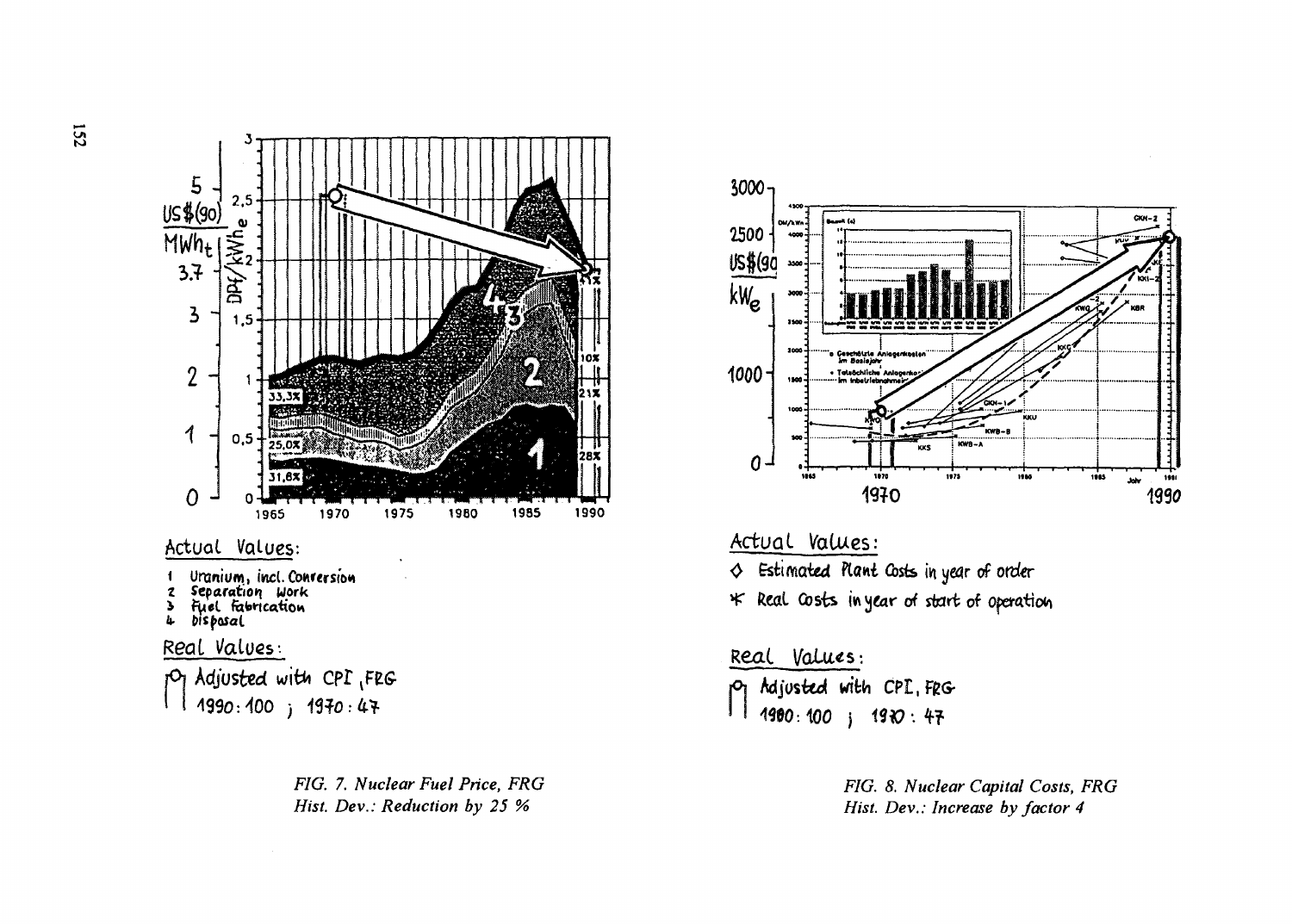100, 1970: 47; lit. AKTUELL-1995, S. 250; -1988, S. 143; -1987, S. 148) to the value of money of 1990 in fig. 8; in actual money the factor of the increasement of capital cost is about 8.

4.2.5. For the reason of the increase of the capital cost the utilities in the US and in Europe have formulated goals (limits) for the capital costs of future nuclear plants. The European Utility Requirements, being in the state of preparation this year, formulated the goal for the capital cost  $C = 1 100$  ECU/kW<sub>e</sub> (ECU = European Currency Unit), lit.: BRÖCKER-ESSMANN-1995, S. 83, equivalent to 1447 US \$ (95)/kWe (1,8681 DM/1 ECU x 1 US \$/l,42DM, Oct. 1995).

4.2.6. The question is: what are the reasons for this immense increases of capital costs, recognizing that no technical progress in the temperature niveau of the produced heat and in the efficiency to produce electricity has been achieved? Obviously the reasons are the nuclear controversy, the reduced acceptance of large scale risks in the public and in the utilities, the build-up of a big bureaucracy, the fact that nuclear energy became a political issue after Chernobyl. In summary: the reason is the lack of safety.

4.2.7. Discussions of these question in the Federal Republic of Germany finally led to the 7th amendment of the Atomic Energy Act, lit. ATOMIC-ENERGY-ACT-1994, see appendix 2, with the requirement "no impact outside of fence".

4.2.8. A technical answer to this situation could be: Catastrophe-free nuclear energy technology and thereby simplification by omittance of costly safety devices, which are not needed anymore.

4.3. Recent cost statements on the HTR-modul:

4.3.1. In a hearing of the inquiry emission "protection of the atmosphere of the earth" of the German Parliament, lit. LIPPOLT-1993, the question "which production cost of electricity can be expected with the HTR?" has been answered by Mr. A. Hiittl, president of the board of directors, Energy Production KWU and member of the board of directors of Siemens AG with the following statements:

4.3.1.1. "Relevant theoretical evaluations have shown that HTR-modul power plants could be economically competitive in comparison to import coal (that is cheap world market coal) under the assumption of a construtcion in series of about 800 MWe per year, this is equivalent to 4 power stations with each a twin modul". And it was added:

4.3.1.2. "The pre-condition for the market penetration of the HTR-modul of in total some billion Deutschmarks for a demonstration plant, for a large scale supply of fuel elements, as well as for the production facilities for the series production, should be earned by the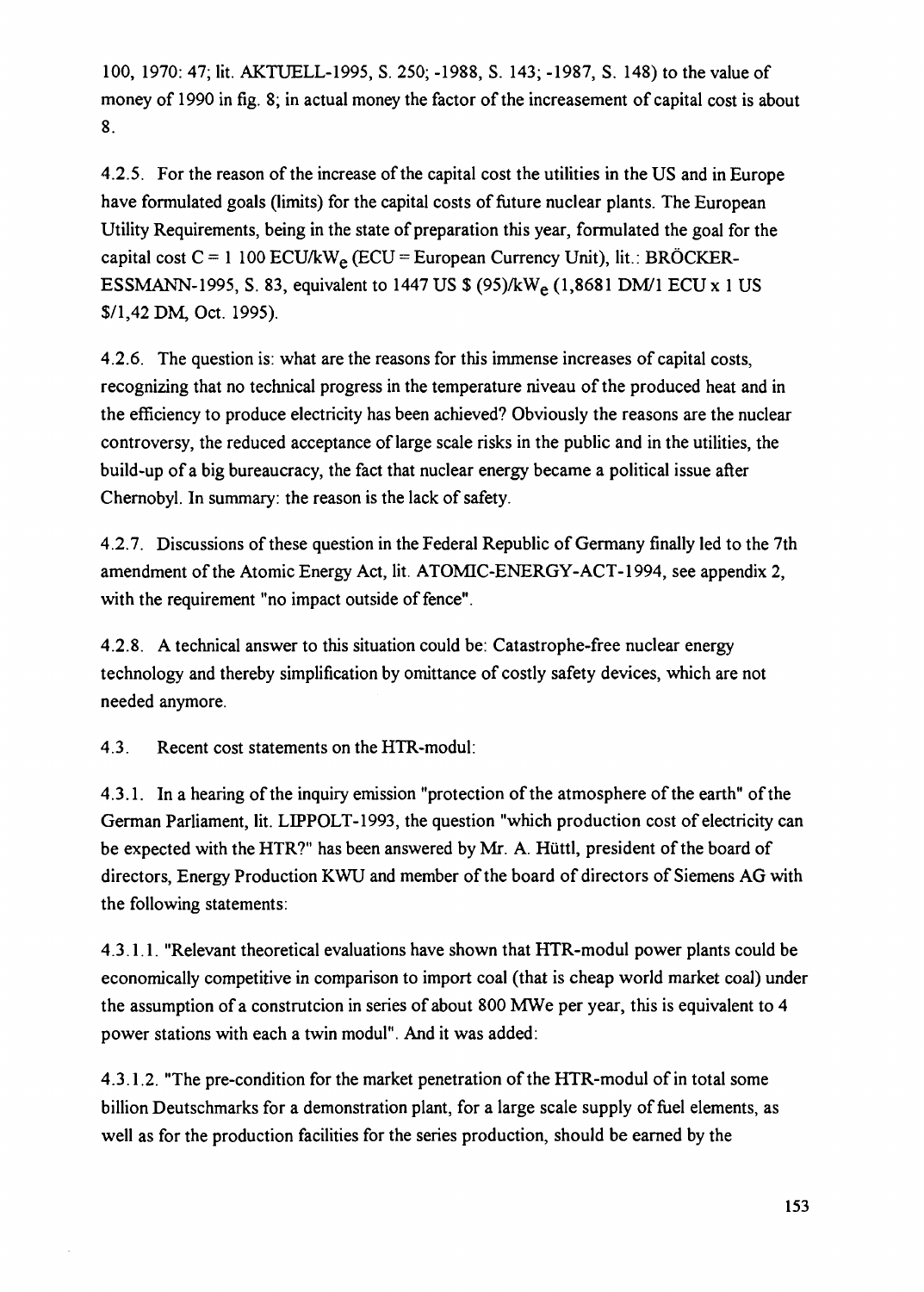construction and operation of a number of larger HTR module power plants. This requires first of all the establishment of the necessary security of investment". The last sentence was, of course, ment for FRG.

4.3.2. In contrary to these positive statements it must be reported from FRG that right now (October 1995) the HTR modul is still in "hibernation", political efforts to reach a consensus on the "security of investment" failed.

4.4. In detail on the economical potential of process heat applications:

4.4.1. The primary product of the conversion of nuclear fuel in all types of nuclear reactors is heat. For electricity production this heat is converted into electricity via a thermodynamical cycle in the same way as in non-nuclear thermal powerstations. Therefore the statement can be made: Nuclear process heat applications are economically attractive if nuclear electricity production is economically competitive.

4.4.2. This also applies to the HTR, because high temperature heat is attractive for electricity production, e.g. in combi-cycles, lit. BARNERT-KUGELER-1995, as well as for process heat applications.

4.4.3. The main driving force for studies, R+D programs and the large experimental demonstrations for HTR process heat applications in FRG has been the large market of nonelectrical secondary carriers, the oil price crises and the huge resources of bituminous coal (which has been the base for the industrialization) and of lignite. But it turned out that it is difficult to reach competitiveness against the established non-electrical secondary energy carriers steam coal, heating oil, motor fuel, fuel gases and others more.

4.4.4. In the final assessments on the competitiveness of process heat application for coal gasification in "R+D Work to Improve and Confirm the Design and Economics and to Prepare the Market Introduction of Nuclear Coal Gasification Technology", lit.: PNP-1992 and PNP-ANHANG-1992, it was concluded that in the best lay-outs nuclear processes had an competitiveness advantage of 25 % compared to conventional processes, but that this was not competitive in comparison to conventional fuel.

4.4.5. The  $CO_2$ -climate change problem has up to now not gained enough public interest to become a driving force for more nuclear applications; but this may change in future. The reduction of the product specific emissions of carbondioxide  $CO<sub>2</sub>$  and methane CH<sub>4</sub> by HTR coal refinement is in the order of about 25 %; but not more. This is a drawback. Therefore it has been proposed to use biomass, and even garbage as a source for the carbon atom for the production of liquid secondary energy carriers, e.g. methanol, lit. BARNERT-1995, -7 and -4.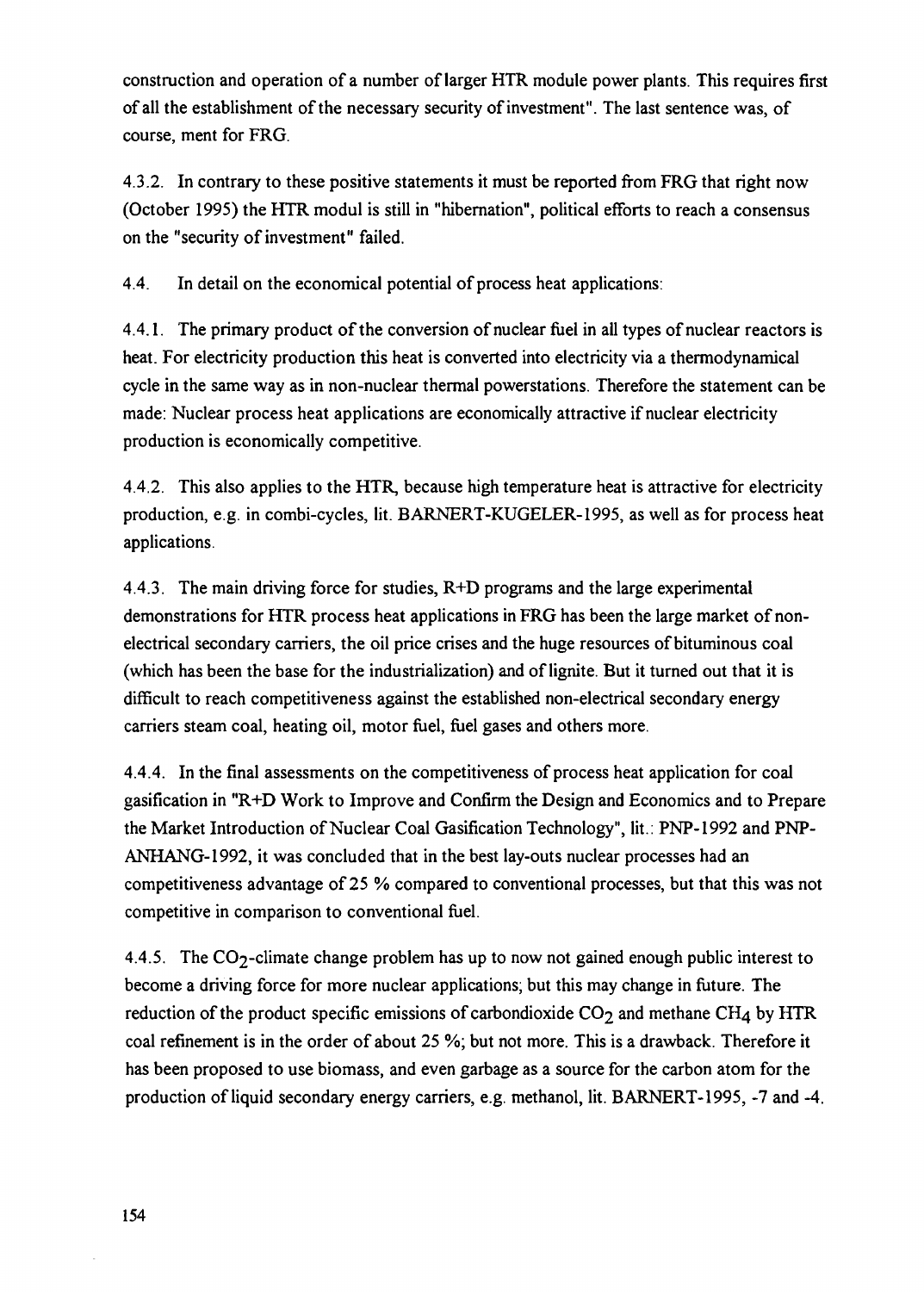#### **5 Summary and Conclusion**

5.1. Total summary: The technical (and industrial) feasibility of the production of high temperature heat from the HTR and of a number of high temperature heat consuming processes and apparatus has been demonstrated. The demonstration of the coupling needs to be done. A technical answer to the historical cost increases of nuclear energy could be: catastrophe-free nuclear energy technology and simplification.

5.2. Detailed summary from the previous chapters:

5.2.1. The technical and industrial feasibility of the production of high temperature heat has been proven by the experimental HTR plant AVR in **Julich** and the demonstration plant THTR-300 in Hamm/Schmehausen, Federal Republic of Germany, as well as with the plants Dragon, Peach Bottom and Fort St. Vrain in Great Britain and in the United States. The AVR in Jülich operated for more than 10 years with a mean helium outlet temperature of 950 °C.

5.2.2. The technical feasibility of high temperature heat consuming apparatus and components, in particular the helium-heated steam reformer, the helium-heated gas-generator for the process of "steam coal gasification, SCG", and the intermediate heat loop has been proven by experimental facilities up to the pilot plant scale. In addition the technical feasibility of the process of "Hydrogen Coal Gasification, HCG" has been proven by experimental facilities in the pilot plant scale. This was done in the HTR process heat application projects in the Federal Republic of Germany.

5.2.3. For the demonstration of the coupling of a nuclear high temperature heat source and a consuming process two projects - the projects - "AVR-II" and "AVR-reconstruction" - were performed, but not realized in the Federal Republic of Germany. According to the plans the first nuclear demonstration of the coupling is foreseen to be realized in the projects "High Temperature Engineering Test Reactor, HTTR" at JAERI, Oarai, Japan, and "HTR-Test Reactor, HTR-10" at INET, Beijing, China.

5.2.4. Nuclear process heat applications are economically attractive if nuclear electricity production is economically competitive. This applies also to the HTR. A technical answer to the historical cost increases could be: catastrophe-free nuclear energy technology and simplification. Relevant theoretical evaluations have shown that HTR modul power plants could be economically competitive in comparison to world market coal under the assumption of a construction in series of about 800 MWe per year.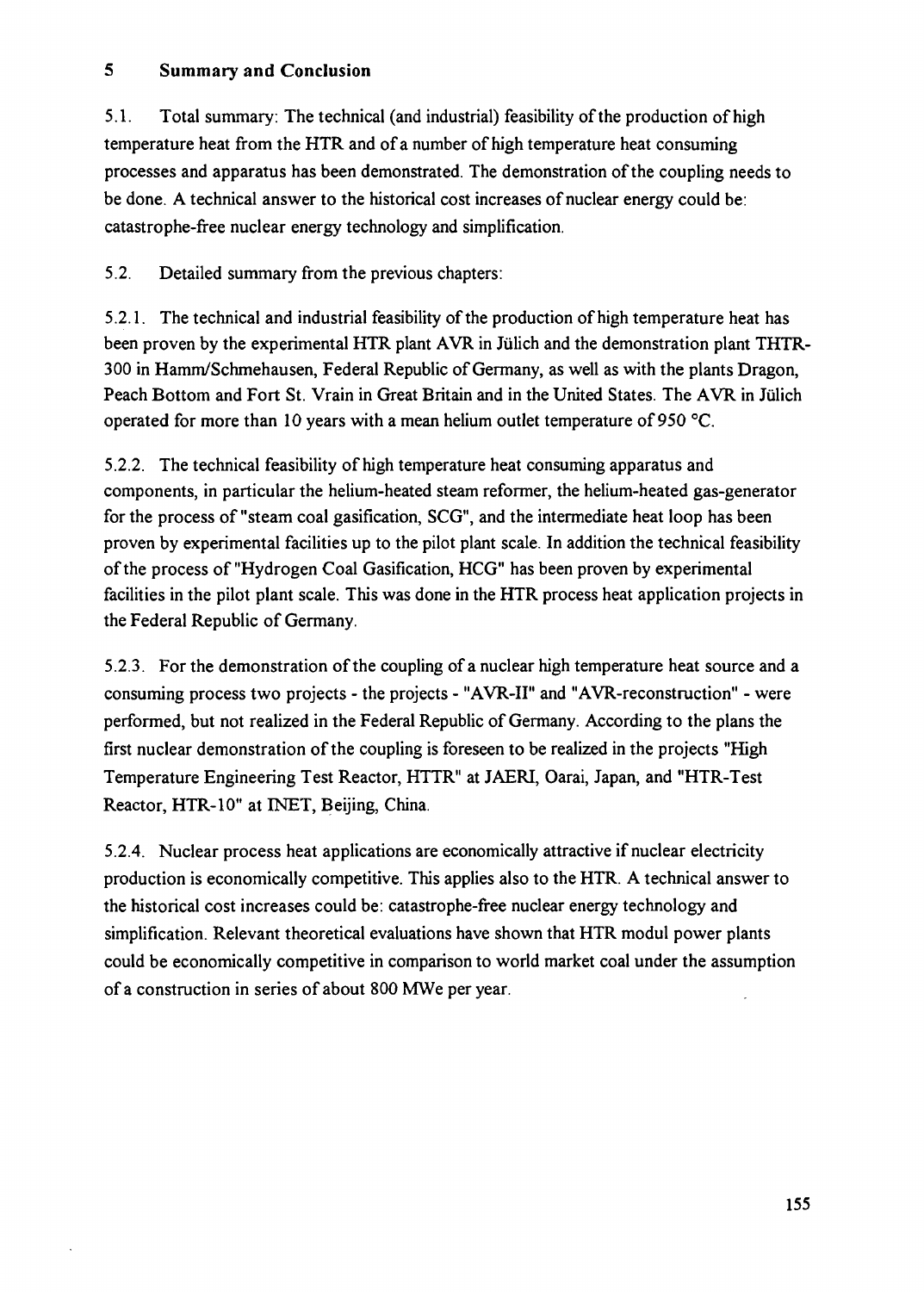#### **BIBLIOGRAPHY**

#### AKTUELL-1996

Harenberg, B. (Hrsg.), Zwickert, P. (Chefredaktion): Aktuell'96, 300 000 Daten zu den Themen unserer Zeit, Harenberg Lexikon Verlag in der Harenberg Kommunikation Verlagsund Mediengesellschaft mbH & Co. KG, Dortmund 1995,

title in English: Actual '96: 300 000 data to the topics of our time.

#### AKTUELL-1995

AKTUELL-1994 and so on

Same as above, but older volumens indicated by the calender year.

#### ALMANAC-1992

Hoffmann, M.S. (editor): The World Almanac and Book of Facts 1992 (the first edition of "The World Almanac" was published in 1868, 124 years ago), copy right Pharos Books 1991.

#### ATOMIC-ENERGY-ACT-1994

Bundesgesetzblatt, Teil I, Z 5702 A, Nr. 46, ausgegeben zu Bonn am 28. Juli 1994: Siebentes Gesetz zur Anderung des Atomgesetzes, Artikel 4 von: Gesetz zur Sicherung des Einsatzes von Steinkohle in der Verstromung und zur Anderung des Atomgesetzes und des Stromeinspeisungsgesetzes.

Title in English: Atomic Energy Act of the Federal Republic of Germany, 7th Amendment, effective 28 July 1994.

#### BARNERT-1995-7

Barnert, H.: Energy Alcohol from Plant Biomass plus High Temperature Heat, the CO<sub>2</sub>-Neutral, Environmentally Benign and Consumer Friendly Future Alternative, Forschungszentrum Julich GmbH, KFA, Institut fur Sicherheitsforschung und Reaktortechnik, JUL-3089, July 1995.

#### BARNERT-1995-4

Barnert, H.: Multiphase Flow Importance in Future Nuclear Process Heat Applications: Energy Alcohol by Biomass Gasification, International Conference on Multiphase Flow '95, Panel Discussion on "Nuclear Heat Utilization Technology and Role of Mulitphase Flow Researches", Kyoto, April 3-7, 1995.

#### BARNERT-1995-1

Barnert, H.: Refinement of Coal Using the High Temperature Reactor and other High Temperature Applications, Workshop and Seminar on "High Temperature Technology and Applications II, Theme: Nuclear Technology Application in 21th Century, Fissile and Fossil Synergetic Approach", National Atomic Energy Agency, Jakarta, Indonesia, January 18 and 19, 1995.

#### B ARNERT-KUGELER-1995

Barnert, H., Kugeler, K.: HTR plus Modern Turbine Technology for Higher Efficiencies, IAEA Technical Committtee Meeting and Workshop on "Design and Development of Gas-Cooled Reactors with Closed Cycle Gas Turbines", Institute of Nuclear Energy Technology, INET; Tsinghua University, Beijing, China, October 30, November 2,1995.

#### B ARNERT-KRETT-KUPITZ-1991

Barnert, H., Krett, V., Kupitz, J.: Nuclear Energy for Heat Applications, Co-Generation Electricity and Heat is a Promising Application, IAEA-Bulletin, S. 21-24, Volume 33, Nr. 1, 1991.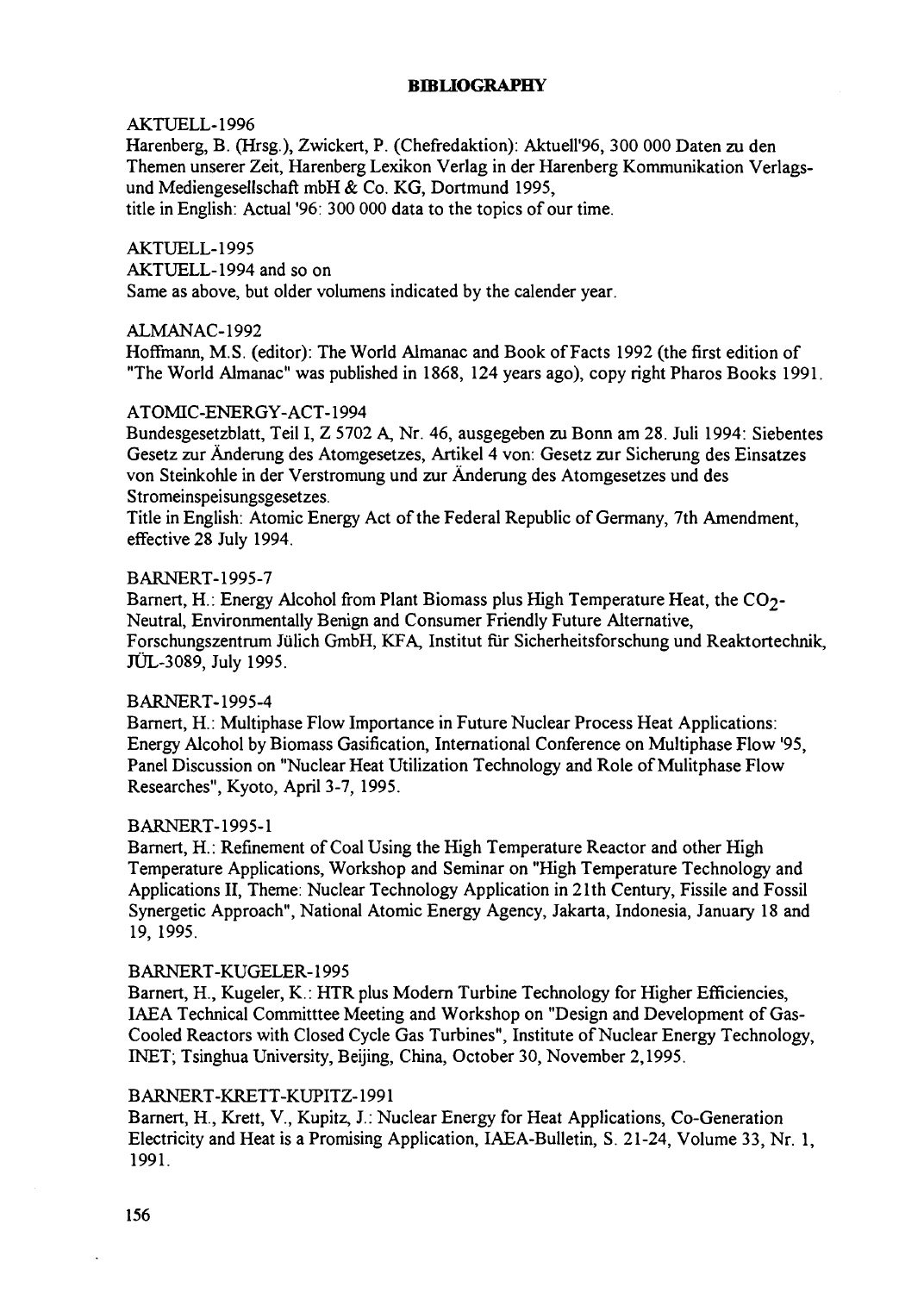#### **B ARNERT-SINGH-1994**

**Barnert, H, Singh, J.: Future Applications of HTR: Electricity and Process Heat Applications, IAEA Technical Committee Meeting "Development Status of Modular HTRs and their Future Role", November 28. + 29., 1994 and ENC Workshop on the Role of Modular High Temperature Reactors in the Netherlands, November 30th and December 1st, 1994, ENC, Energy Innovation, Petten, the Netherlands.**

#### **BROCKER-ES SMANN-1995**

**Brocker, B., Essmann, J.: Die European Utility Requirements, Zielsetzungen und Anforderungen an die nachste LWR-Generation, in VDI-1995, S. 73-105, title in English: The European Utility Requirements, Objectives and Requirements to the Next Generation of LWR.**

#### **FUKUYAMA-1995**

**Fukuyama, F.: Konfiizius und Marktwirtschaft, der Konflikt der Kulturen, aus dem Amerikanischen von Diirr, K. Copyright der deutschsprachigen Ausgabe bei Kindler Verlag GmbHMunchen, 1995,**

**title of the Original: Trust the Social Virtues and the Creation of Prosperity, Copyright of the Orignal: The Free Press, 1995.**

#### **HANSEN-1993**

**Hansen, U.: Kernenergie, auch in Zukunft wirtschaftlich?, in SCHULTEN-70-1993, S. 219- 229.**

**Title in English: Nuclear energy, also in future economically competitive?**

#### **HUTTL-1993**

**Huttl, A.: Anhorung derEnquete Kommission "Schutz der Erdatmosphare" am 8. November 1993 zum Thema "Stand und Entwicklungsperspektiven der Kernreaktortechnik und Entsorgung", Beantwortung des Fragenkatalogs, Siemens, Erlangen, 25. Oktober 1993,in LIPPOLD-1993**

**title in English: Hearing of the Inquiry-Commission "Protection of the Atmosphere of the Earth" for the topic "Status and Perspectives of Development of Nuclear Reactor Technology and Final Disposal", answers to the catalogue of questions.**

**LIPPOLD-1993**

**Lippold, K.W. (Member of Parliament, Chairman of an Inquiry Commission "Protection of the Atmosphere of the Earth"): Press release, German Parliament, 8. November 1993.**

#### **NFE-1985**

**KFA Jiilich, RBW Koln: Nukleare Fernenergie, zusammenfassender Bericht zum Projekt "Nukleare Fernenergie (NFE)", Jul-Spez-303, Marz 1985.**

**Title in English: Nuclear Long Distance Energy, Summarizing Report to the Project "Nuclear Long Distance Energy".**

#### **PNP-1992**

**PNP-Projekt (Prototypanlage Nukleare ProzeBwarme): SchluBbericht iiber die F+E-Arbeiten zur Verbesserung und Absicherung der technischen Auslegung und der Wirtschaftlichkeit zur Vorbereitung der Markteinfuhrung der nuklearen Kohleveredlung, Phase 1**

**"Konzeptentwicklung und -bewertung 1989-1992", Juni 1992, Partner im PNP-Projekt: DMT, Gesellschaft fur Forschung und Priifung mbH, Institut fur Kokserzeugung und Kohlechemie (vormals Bergbau-Forschung GmbH), Forschungszentrum Julich GmbH (vormals Kernforschungsanlage Julich), Hochtemperaturreaktorbau GmbH, Rheinbraun AG, Ruhrkohle 01 und Gas GmbH, Siemens AG, Bereich Energieerzeugung (KWU)/GHT Gesellschaft fur**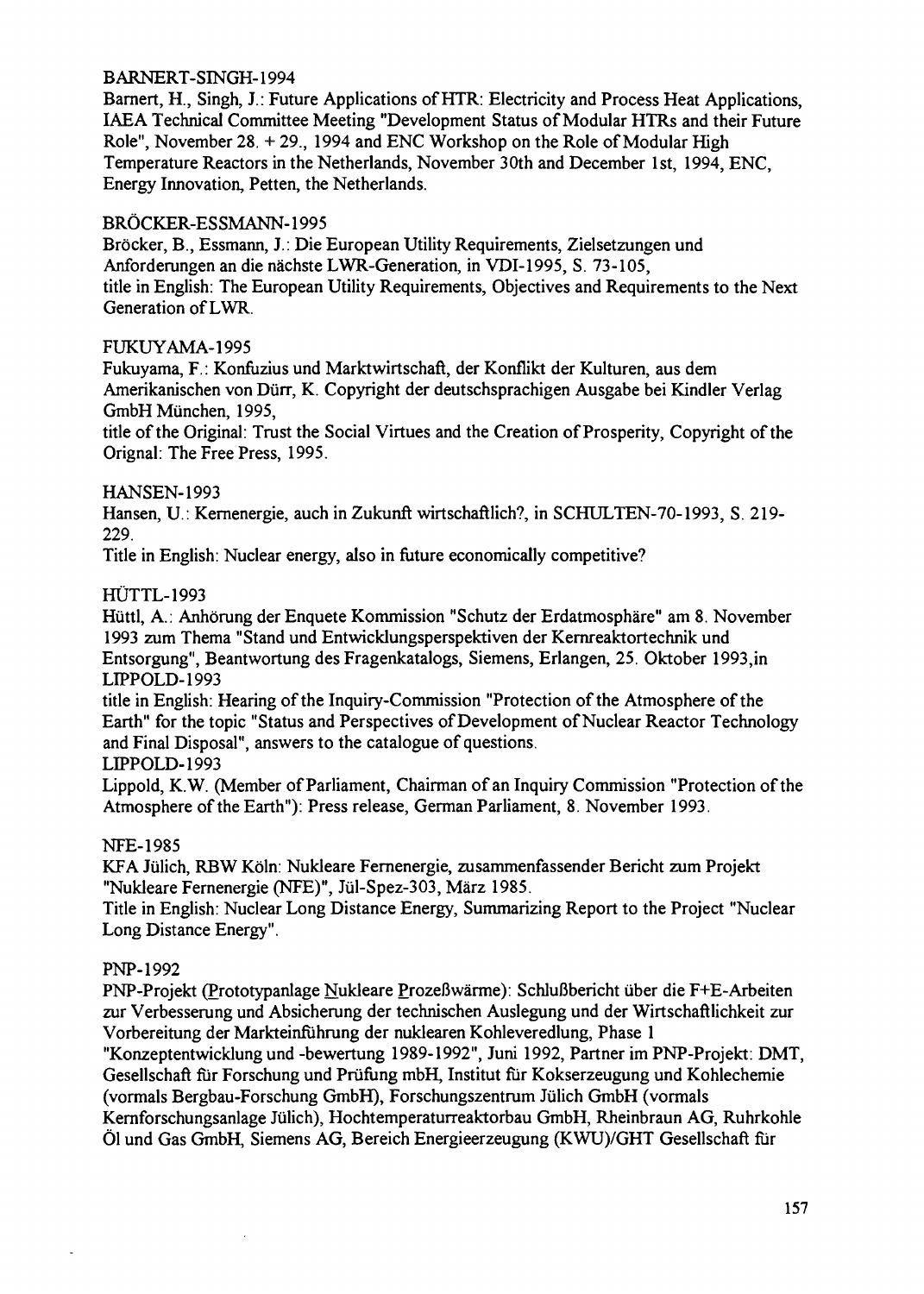#### Hochtechnologie mbH,

title in English: Final Report on R+D Work to Improve and Confirm the Design and Economcis and to Prepare the Market Introduction of Nuclear Coal Gasification Technology, Phase 1 "Development of Concept and Assessment 1989-1992".

#### PNP-ANHANG-1992

PNP-Projekt (Prototypanlage Nukleare Prozeßwärme): Wirtschaftlichkeitsrechnungen zur Wasserdampf-Kohlevergasung, Anhang zum Schlußbericht, vertraulich, Juni 1992, title in English: Calculations on the Economcis of the Coal Gasification Using the Process of Steam Coal Gasification, Supplement to the Final Report, confidential.

#### POTENTIAL-1987

Barnert, H., Singh, J., NieBen, H.-F., Neis, H., Hohn, H.: Potential-Studie zur Kohleveredlung durch Wasserdampf-Kohle-Vergasung (WKV) mit Hochtemperaturreaktor-Reaktor-(HTR)- Warme, Verbesserungspotential durch verfahrenstechnisch-reaktortechnische Entwiirfe, Forschungszentrum Jülich GmbH, Institut für Reaktorentwicklung, JÜL-2131, Mai 1987, title in English: Study on the Potential for the Refinement of Coal by the Process of Steam Coal Gasification Using High Temperature Reactor-(HTR)-Heat, Potential of Improvement by Chemical Engineering and Reactor Engineering Designs.

#### SCHULTEN-70-1993

Kugeler, K., Neis, H., Ballensiefen, G. (Hrsg.): Fortschritte in der Energietechnik fur eine wirtschaftliche, umweltschonende und schadensbegrenzende Energieversorgung, Prof. Dr. Rudolf Schulten zum 70. Geburtstag, Forschungszentrum Julich GmbH, Institut fur Sicherheitsforschung und Reaktortechnik, Monografien des Forschungszentrums Julich, Band 8, 1993,

title in English: Advances in Energy Technology for an Economically Competitive, Environmentally Benign and Damage Limiting Energy Supply, to the 70th Birthday of Prof. Dr. Rudolf Schulten.

#### SIEMENS-INTERATOM-1988

Siemens/Interatom: Hochtemperaturreaktor-Modul-Kraftwerksanlage, Sicherheitsbericht, Bande 1-3, November 1988;

title in English: High Temperature Reactor-Modul Power Plant, Safety Report, Volumes 1-3.

#### VDI-1995

Verein Deutscher Ingenieure, VDI (Hrsg.): Kernenergie nach 2000, Tagung VDI Gesellschaft Energietechnik, Aachen, 15. + 16. Marz 1995, VDI-Verlag GmbH, Dusseldorf, 1995; title in English: Nuclear Energy after 2000.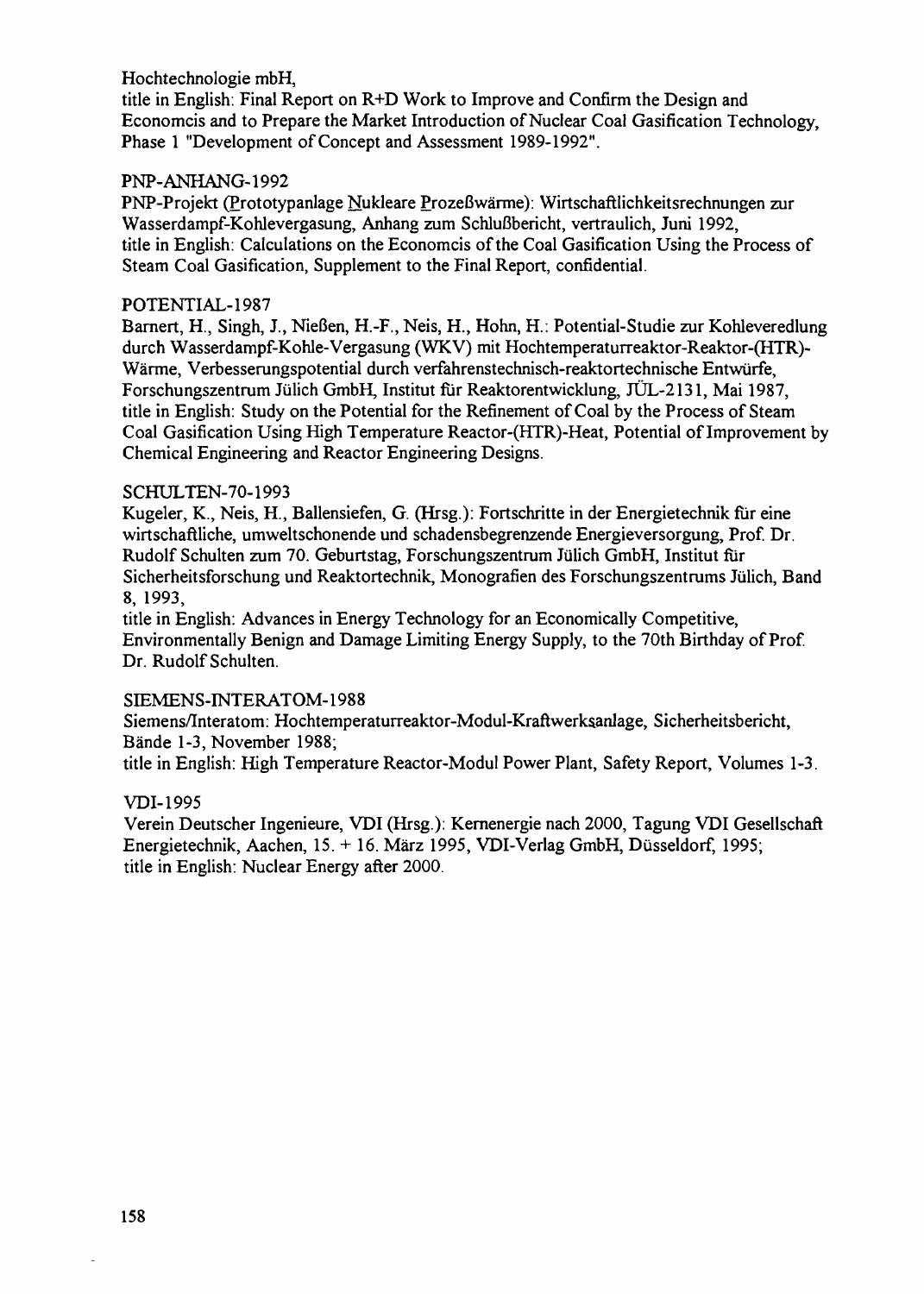#### APPENDIX 1

**Research Centre Jiilich GmbH, KFA Institute for Safety Research and Reactor Technology, ISR Prof. Dr.-Ing. Hciko Bamert**

Objectives and Results of the Project "Protoype Plant Nuclear Process Heat, PNP"

**The PNP-Project was founded by the three partners Bergbau-Forschung, Rheinische Braunkohle and KFA JQlich in 1972. In 1976 the actual contract was made and two additional partners from reactor industry joint the co-operation. GHT Gesellschaft filr Hochtemperaturreaktor-Technik GmbH of the Siemens Konzern and Hochtemperatureaktorbau GmbH, HRB, of the former BBC Konzem. The PNP-Project was terminated 1992, June 30. Partners were**

**Forschungszentrum Jillich GmbH, KFA former Kemforschungsanlage Jitfich GmbH (KFA) Julich**

**GHT Gesellschaft filr Hochtemperatur-Technik mbH Bergisch-Gladbach**

**Hochtemperatur-Reaktorbau GmbH Mannheim**

**DMT GeseHschaft filr Forschung und Prufung mbH former Bergbauforschung Essen**

**Rheinische Braunkohlenwerke AG Koln**

#### **1. To the Objectives**

**In the contract on the co-operation between Industrial Companies and the Research Centre JQlich GmbH, KFA in the frame of the project "Prototype Plant Nuclear Process Heat, PNP" the following has been fomulated on the objectives:**

- **a) to develop a high temperature reactor for high values of the gas outlet temperature (950°C) for the application as a source for process heat to be applied in processes of coa! refinement, including the components for heat transfer, being necessary for this purpose and**
- **b) to develop and to demonstrate components and pilot plants for the process of steam gasification of coal and for the process of hydrogenating gasification of coal.**

**2. Results in Summary**

- **A) The technical feasibility of a Nuclear Process Heat Plant for the Refinement of coal has been established. The main parts "High Temperature Reactor for Process Heat Production" and "Refinement Plant for Coal" have sufficiently been developed and demonstrated for the realization of a prototype plant. This means: the technical objectives of the project have been achieved. Nevertheless the costs of the plant are guessed to be much higher than originally been expected.**
- **B) The economical competitiveness of a nuclear process heat plant for the refinement of coal is in comparison to the conventional alternatives of coal refinement in principle achievable, including the realizability of potentials of improvement. But the economical competitiveness of the refinement of coal in total does not exist any more under the market conditions since the end of the oil price crisis.**
- **C) The process of the refinement of coal using nuclear energy contributes to the fundamental goals "security of energy supply", "diversification of the resources" and "environmental friendliness".**

#### **Remark:**

**Remaining work to be done in the future: Definition of reference concepts, R & D work for ensuring of the technical feasibility as well as planning, construction and operation of a pilot plant for process heat application for refinement of coal.**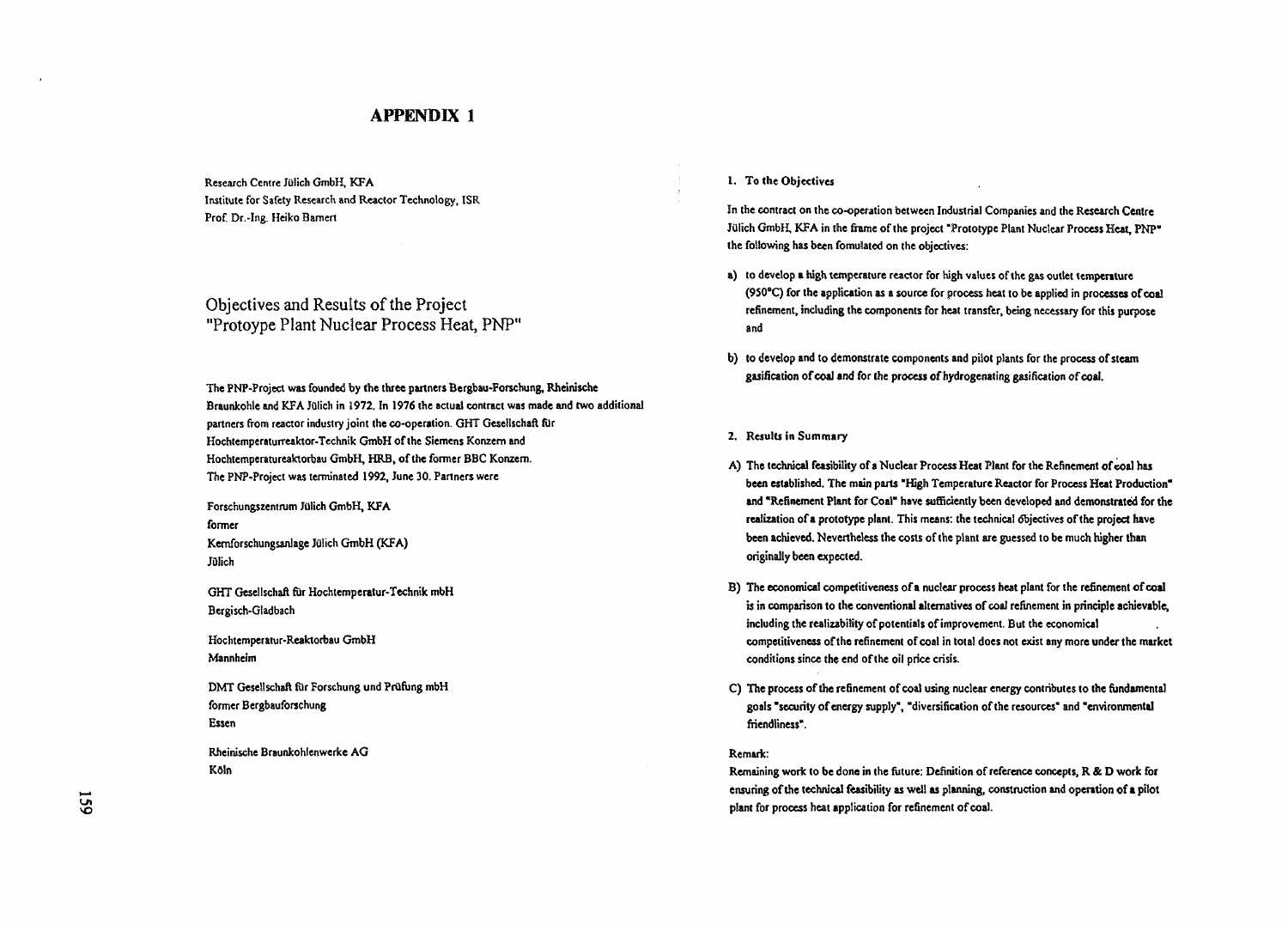#### APPENDIX 1 (cont)

**Results in Detail**

- **1. The development of the High Temperature Reactor for the production of high temperature heat with high values of the outlet temperature of the coolant (950 °C) for the application as source for process heat is conceptually accomplished to a very large extend: Several concepts of reactors have been established ready for construction.**
- **2. The fuel dement being envisaged for application in the HTR for process heat production: "Pebble type fuel element, low enriched fuel, coated particle with TRISO coating", have** been successfully qualified in mass tests in the AVR reactor in Jülich.
- **3. Components for the high temperature heat transfer are qualified: Examples are the** successful tests for hot gas ducts including insulations and liners in the sacle 1:1 test **facilities "Component Experimental Loop (Ktihlversuchskreislauf KVK, SIEMENS, INTERATOK IA Bergisch Gladbach and in the Experimental Plant ADI and the succesfijl** tests on magnetic bearings for circulators, (HRB Julich).
- **4. Verifications on the safety of a HTR for process heat have successfully been accomplished. Examples are the explosion tests with hydrogen (SIEMENS/INTERATOM; Bergisch Gladbach) and the tests on earthquakes for the core with pebble type fuel dements including support structures (earthquake test facility MAVIS; Mich, former SAMSON,** HRB Julich), as well as experimental work on the retention of tritium (KFA Julich and **others more).**
- **5. The realizability of the production of process heat in a nuclear reactor, in the form of high temperature-helium with 950 °C, has successfully been demonstrated by the operation of the HTR experimental reactor AVR in Julich by its many years of operation with such a mean helium outlet temperature.This has been reconfirmed by the project "reconstruction of the AVR into a process heat plant" (it has not been reslized), also with respect to the iicenseability.**
- **6. The technical feasibility of components of HTR for process heat in the industrial scale has been supported by the operation of the HTR demonstration plant THTR-300 in Schmehausen with its valuable experiences. The operation of the THTR-300 was finished in 1989, also due to political difficulties.**
- **7. The qualification of the metallic materials for high temperature applications is very advanced: For the materials of the reformers and of the intermediate heat exchangers the prognostic lifetimes of more than 100 000 hours have been achieved. The newly developed material for the helium-heated gas generator of the process of a steam gasification of coal withstand very hard corrosion conditions in the gasification of coal.**
- **8. Methods for the design, including detailed design and production of documents for the licensing process for the components of high temperature heat transfer and high temperature heat consuming apparatus have been developed completely.**
- **9. The development and demonstration of the process of reforming of methane with a heliumheated reformer has successfully been performed. Two variants of the reformer - bafflevariant and tube-variant • have been tested successfully in pilot-scale in the large scale** experimental plant EVA/ADAM-II (KFA Jülich).
- **10. The development and demonstration of the helium intermediate loop for the transfer of high temperature heat has been performed successfully. Two variants of the intermediate heat exchanger - the Helix-variant and the U-tube-variant - have been tested successfully in the large scale experimental plant "Component Experimental Loop (Komponenten Versuchs-Xreislauf, KVK, SIEMENS/INTERATOM-Bergisch-Gladbach) together with hot gas tubes and fittings.**
- **11. The development and demonstration of the process of the hydrogenating gasification of coal, HGC, in experimental facilities in the semi-technical scale and in the pilot-scale (Union KraftstofS; Wesseling) have been performed successfully. The process has been developed in the main for lignite, the applicability for hard coal has also been tested successfully.**
- **12. The development and demonstration of the process of steam gasification of coal, has been performed successfully in an experimental faciltiy in the semi-technical scale (Deutsche Montan Tcchnologie, DMT, former Bergbauforschung Essen). The process has been developed in the main for hard coal.**
- **13. Assessments of the technical feasibility and the economical competitiveness of the procesesses for the refinement of coal using nuclear energy assessment have been performed in the year 1987 (ROeG study and RBW assessment). Both studies confirm the techncia! feasibility. On the economical competitiveness the following is stated:**

**For the process of the steam gasification of coal: The cost values of the processes using nuclear energy are higher than those of the conventional processes and there is a potential to decrease the costs "but without the possibility to be cheaper than the conventional alternatives. However, it had also be shown that it would be necessary to have an optima! coupling between the HTR and the heat consuming processes", and**

**for the hydrogenating gasification of coal: "The product costs are remarkable higher than the market prices of today and also above the conventional alternatives, with the conclusion at an economical competitive may be achieved only in the long term".**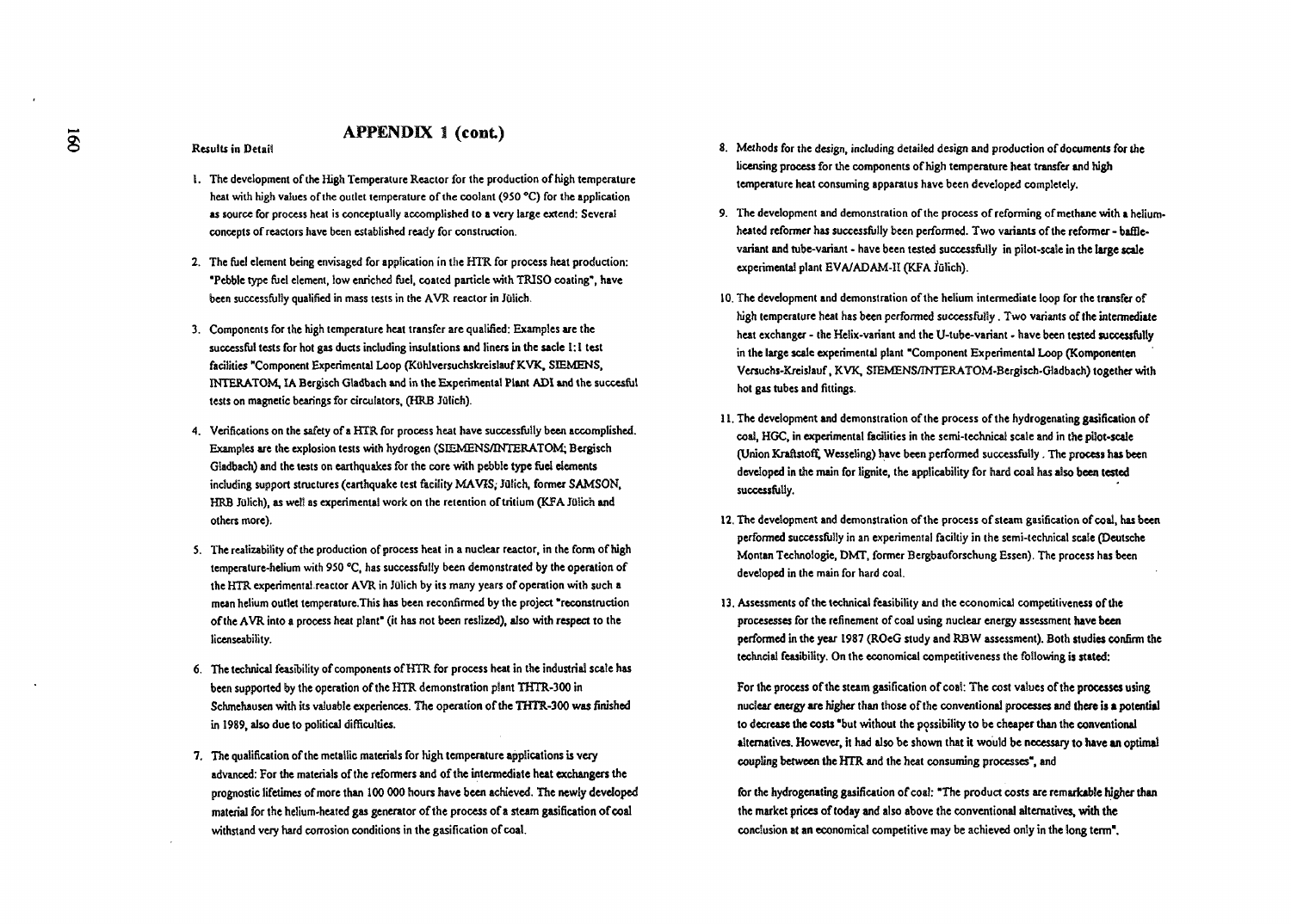#### APPENDIX 1 (cont)

- **14. The R & D work for the improvement and the securing of the technical feasibility and the economical competitiveness and for the preparation of the market penetration of coal refinement using nuclear energy in phase I: "Development of concepts and assessment" (1989-1992) have identified potentials of improvement. With these improvements the economical competitiveness of nuclear process heat for the refinement of coal in comparison to conventional alternatives has been achieved: the best value is 75** *\*A* **of the cost value of the conventional alternative. But the economical competitiveness of coal refinement as a whole is not achieved in comparison to the market conditions after the end of the oil price crisis for the moment (1992).**
- **15. The licenseability of nuclear heat application for coal refinement has been evaluated in 1980 by the assessment committee of the Bundesminister des Innem (Federal Ministry of the Interior) and has received a positive votum: requirements can be fulfilled and proofs can be made. This votum has been revitalized by the evaluations in the frame of the project "Reconstruction of the AVR into a process heat plant" in 1984. The primary helium-heated reformer fulfills all requirements being important in a licensing process.**
- **16. The environmental friendliness of nuclear coal gasification with respect to emissions from the coal refinement processes has been proven by the experimental plants: The products specific emissions of carbondioxide of the nuclear coal refinement is in comparison to the conventional alternative smaller by the factor of 1.5 to 3.8 . With the nuclear coal refinement the "CO2-disadvantage" of the coal in comparison to oil and gas can be diminished.**

#### **Literature:**

#### **PNP-1981**

**Prototypanlage Nukleare ProzeOwarme, PNP: Referenzkonzept der Prototypanlage Nukleare ProzeBwarme, PNP Gesamtanlage und Kraftwerk: Bergbauforschung GmbH, GHT Gesellschaft filr Hochtemperaturreaktor-Technik GmbH, Hochtemperatur-Reaktorbau GmbH, Kemforschungsanlage Julich GmbH, Rheinische Braunkohlenwerke AG, Februar 1981, (in English: Prototype Plant Nuclear Process Heat, PNP: Reference Concept of Prototype Plant Nuclear Process Heat PNP, Total Plant and Power Station, Partners).**

#### **PNP-1987**

**Prototypanlage Nukleare ProzeOwarme, PNP: Arbeiten zur Festlegung des Anlagenkonzepts, (HTR, HKV), Rheinische Braunkohlenwerke AG, Bereich Forschung und Entwicklung, (RBW-Bewertung, Juli 1987), (in English: Prototype Plant Nuclear Process Heat, PNP: Works for the Fixation of the Concept of the Plant High Temperature Reactor plus Hydrogenating Coal Gasification, here called RBW Assessment).**

#### **ROeG-1987**

**RuhrkoHe Ol + Gas GmbH im Auftrage der Ruhrkohle AG: Studie zur Kohlevergasung mit nuldearer ProzeBwarme, ROeG-Studie, April 1987 On English: Ruhrkohle Ol + Gas GmbH on behalf of Ruhrkohle** *KGr.* **Study on Gasification of Coal Using Nuclear Process Heat).**

#### **PNP-1989**

**PrototypanJage Nukleare ProzeBwarme, PNP: AbschluBbericht zur Entwicklung eines Rohrenspaltofens (RSO) fur die Prototypanlage Nukleare ProzeBwarme, Partner: BASF AG,** Interatom GmbH, L + C Steinmüller GmbH, Systemführung: GHT Gesellschaft für **Hochtemperaturtechnik mbH, Juli 1989 (in English: Prototype Plant Nuclear Process Heat, PNP: Final Report on the Development of a Reformer for the Prototype Plant Nuclear Process Heat, Partners).**

#### **PNP-1992**

**Prototypanlage Nukleare ProzeBwarme, PNP: SchluBbericht flber die F+E-Arbeiten air Verbesserung und Absicherung der technischen Auslegung und der Wirtschaftlichkeit und zur Vorbereitung der Markteinfuhrung der nuklearen Kohleveredlung, Phase i "Konzeptentwicklung und -bewertung 1989-1992", Partner: DMT-Gesellschaft fur Forschung und Prufung mbH, Institut fur Kokserzeugung und Kohlechemie (vormals Bergbauforschung GmbH), Forschungszentrum Julich GmbH, Hochtemperatur-Reaktorbau GmbH, Rheinbraun AG, Ruhrkohle Ol und Gas GmbH, Siemens AG, Bereich Energieerzeugung (KWU)/GHT (Gesellschaft filr Hochtechnologie mbH), Juni 1992, (in English: Prototype Plant Nuclear Process Heat, PNP: Final Report on R & D Work for Improvement and Confirment Design and Economics and to Prepare the Market Introduction of Nuclear Coal Gasification, Phase I "Concept Development and Assessment 1989-1992", Partners).**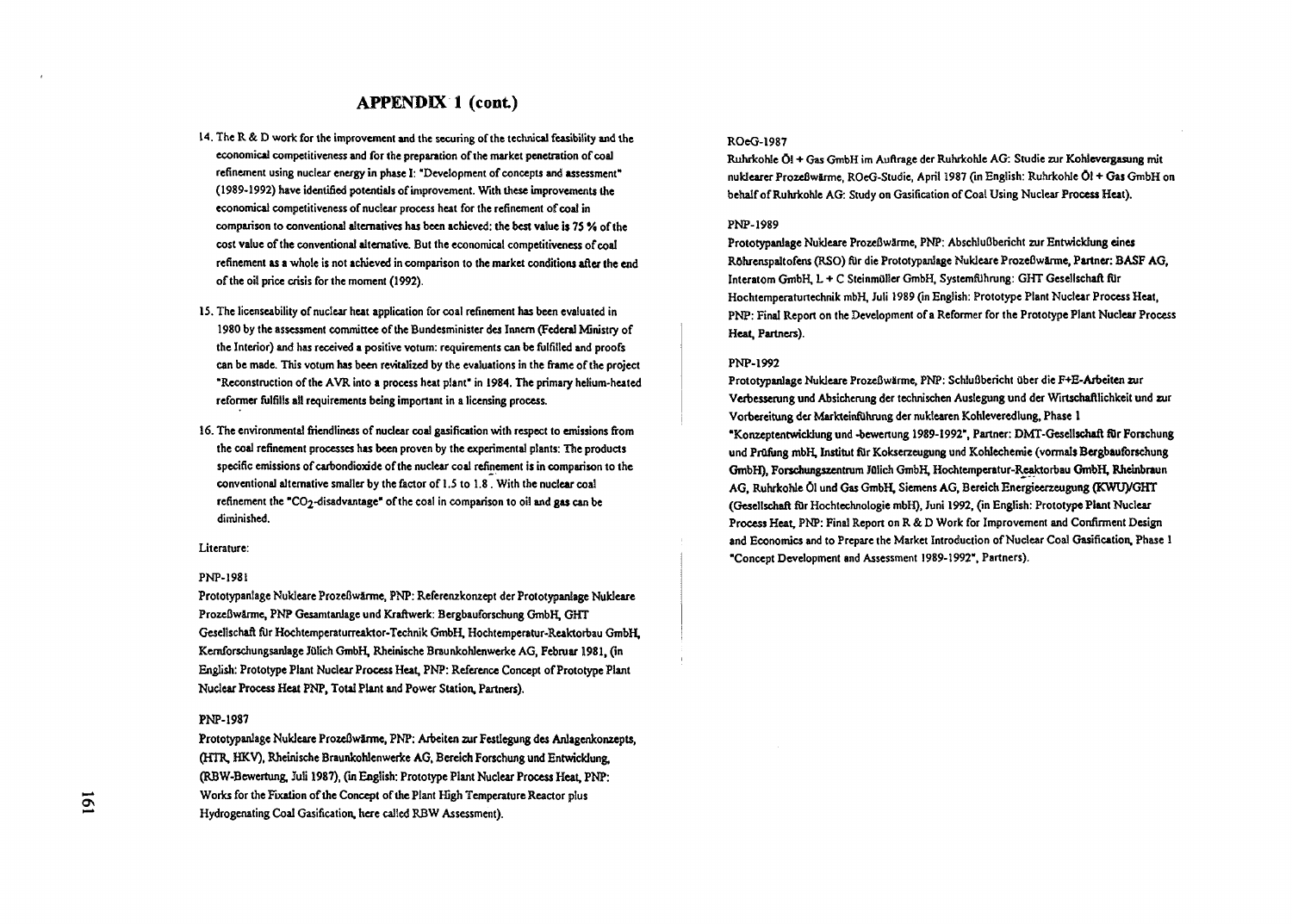**APPENDIX 2**

## **Atomic Energy Act**

Federal Republic of Germany

### 7th amendmend

### effective 28.July *'*94

Translation "word by word", in parts to improve technical understanding 5 pages (l of 5)

Research Center Julich GmbH, KFA Institute for Safety Research and Reactor Technology ISR H. Bamert 07.09.94

Atomic Energy Act, Germany (2 of 5)

Article 7. Licensing of Plants Paragraph (2)

Atomic Energy Act, Germany, 7th Amendment (3 of 5)

Article 7, Paragraph (2a) (that is the new) With respect to plants - for **the** fission of nuclear **fuel** serving to produce electricity

### paragraph (2), item 3 is legal with the restriction

**that** - as a further precaution = against risk to the public

the licence may only be granted

 $if$  - due to the nature and operation of the plant

#### even such events,

whose occurance is practically excluded - by **the** precaution = to be taken against damages

## would not necessitate decisive measures

- for protection against damaging effects of ionizing radiation

- beyond the enclosed boundary of the plant,...

### The licence may only be granted

### if

Item 3:

### **the precautions**

- against damages
- required
- according to the state of art

### **have been taken**

-through the construction and operation of the plant.